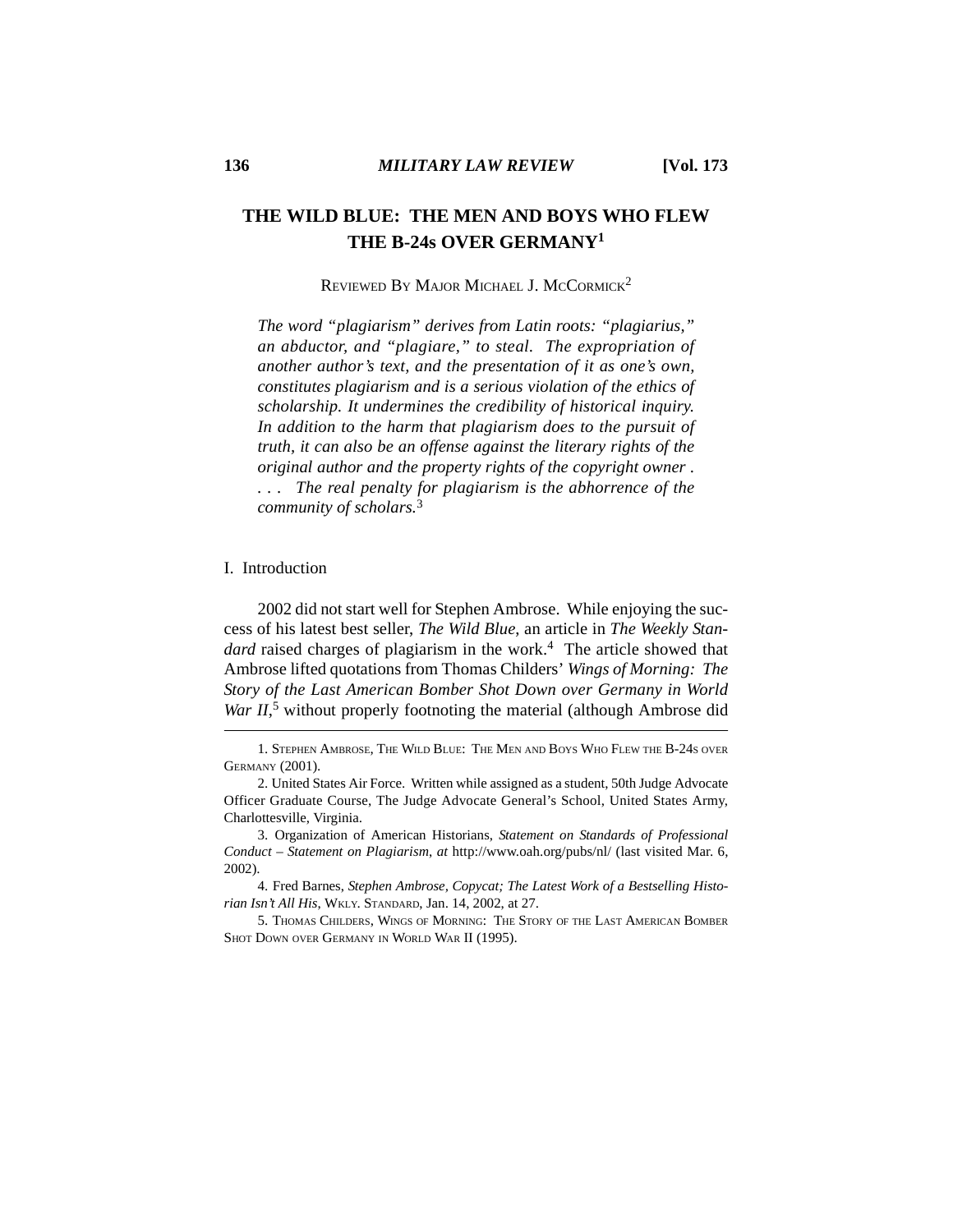*Weekly Standard* correctly pointed out:

Sentences in Ambrose's book are identical to sentences in Childers's. Key phrases from *Wings of Morning*, such as "glittering like mica" and "up, up, up," are repeated verbatim in *The Wild Blue.* None of these—the passages, sentences, phrases—is put in quotation marks and ascribed to Childers. The only attribution Childers gets in *The Wild Blue* is a mention in the bibliography and four footnotes. And the footnotes give no indication that an entire passage has been lifted with only a few alterations from *Wings of Morning* or that a Childers' sentence has been copied word-for-word.7

Confronted with the evidence, Ambrose quickly admitted to guilt by negligence*.* 8 Despite this honorable admission of his mistake, the damage had been done to Ambrose's reputation.<sup>9</sup> As one fellow historian noted, "This would be, for me as a teacher, unacceptable in a student, much less in a professional historian. It's sad because he is a historian whose work I have often used and admired."<sup>10</sup> The question now is should the student of military leadership and history read *The Wild Blue* in spite of the plagiarism?

Plagiarism is a serious charge. It completely cuts the author's credibility. In the academic world, Ambrose may have suffered a fatal blow to his credibility. Ambrose, however, had been moving away from the academic world for some time. His recent works<sup>11</sup> are entertaining and moving, but have not contributed any new theories or profiles to the history of World War II. No one can argue that Ambrose knows how to capture the stories of the average troop in World War II. Because of this, his works have been very successful with the general public. Thus, setting aside the

<sup>6.</sup> Barnes, *supra* note 4, at 27.

<sup>7.</sup> *Id*.

<sup>8.</sup> David D. Kirkpatrick, *Author Admits He Lifted Lines From '95 Book*, N.Y. TIMES, Jan. 6, 2002, at 1-22.

<sup>9.</sup> Ambrose has taught at the University of New Orleans, Rutgers, Kansas State, Naval War College, and a number of European schools. He has frequently written on military history. He was the official biographer of Dwight D. Eisenhower as well as the author of the best selling work *Undaunted Courage*, a history of the Lewis and Clark expedition.

<sup>10.</sup> Northwestern University Professor Michael S. Sherry, *quoted in* David D. Kirkpatrick, *As Historian's Fame Grows, So Do Questions on Methods*, N.Y. Times, Jan. 11, 2002, at A1.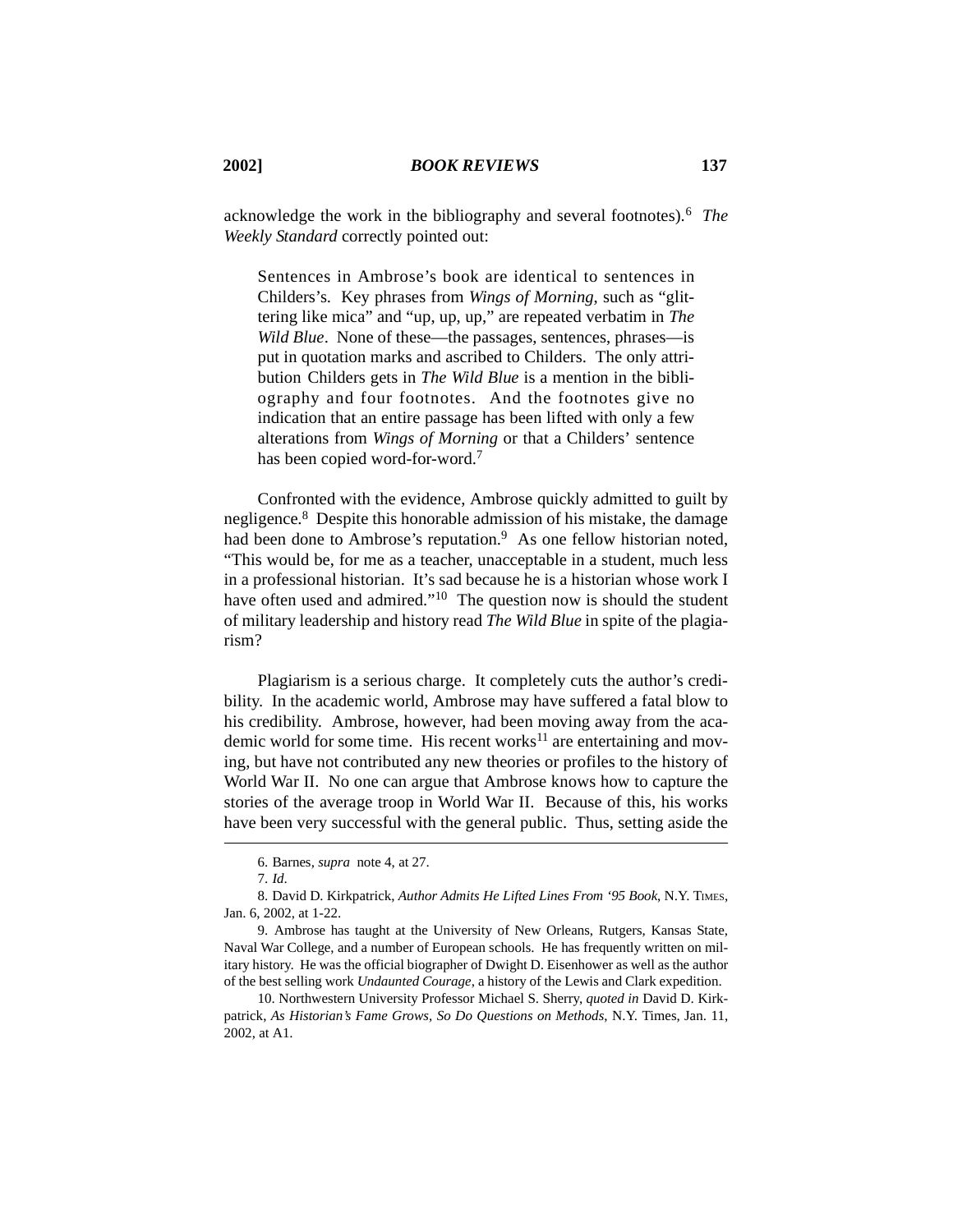plagiarism issue, if that is even possible, this review turns to the question of whether *The Wild Blue* is worthy of the reader's time.

#### II. The Wild Blue

*The Wild Blue* begins with the following query:

*The Army Air Corps needed thousands of pilots, and tens of thousands of crewmembers, to fly the B-24s. It needed to gather and train them and supply them and service the planes from a country in which only a relatively small number of men knew anything at all about how to fly even a single-engine plane, or fix it. From whence came such men?*<sup>12</sup>

One of the young men that came forth to fly the B-24 was George McGovern, later the senator from South Dakota and unsuccessful candidate for president in 1972. In this, his latest book on World War  $II$ ,  $13$ Ambrose elicits the stories of the young men, such as McGovern, who made up the fighting force who in Ambrose's words "saved the world."<sup>14</sup> The stories involve the background, training, and combat experiences of those who flew the B-24 Liberator Bomber in Europe during World War II. While *The Wild Blue* does not contribute anything new to the literature on World War II or, more specifically, the aerial campaigns, it is an enjoyable and interesting book that captures the story of the young men who grew into warriors and leaders.

*The Wild Blue* has an interesting genesis. This book arose out of McGovern urging his long-time friend Ambrose to tell the story of the notso-well-known B-24 Liberator and the role it played in the European Theater of World War II. While this is not a book about George McGovern, his experiences as a B-24 pilot are the book's linchpin. The friendship between Ambrose and McGovern was the bridge between McGovern's

14. AMBROSE, *supra* note 1, at 262.

<sup>11.</sup> *The Wild Blue* is the final volume of a trilogy by Ambrose in which he describes the experiences of the ordinary citizen-soldier that fought in World War II. AMBROSE, *supra* note 1; STEPHEN AMBROSE, CITIZEN SOLDIERS: THE U.S. ARMY FROM THE NORMANDY BEACHES TO THE BULGE TO THE SURRENDER OF GERMANY, JUNE 7, 1944-MAY 7, 1945 (1997); STEPHEN AMBROSE, BAND OF BROTHERS: E COMPANY, 506th REGIMENT, 101ST AIRBORNE FROM NOR-MANDY TO HITLER'S EAGLE'S NEST (1992).

<sup>12.</sup> AMBROSE, *supra* note 1, at 262.

<sup>13.</sup> *See supra* note 11.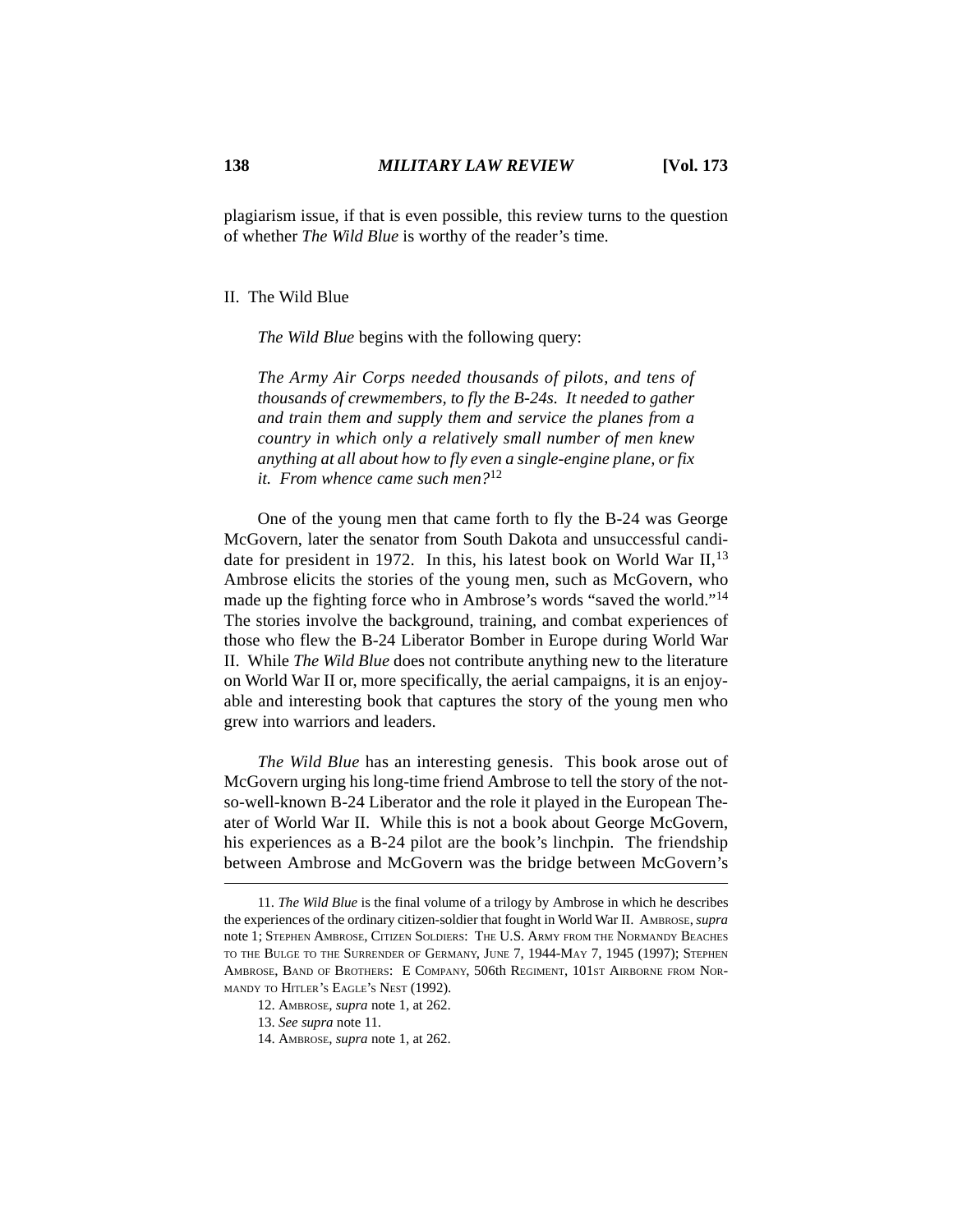wartime experiences and Ambrose's desire to tell the story of the junior ranks that actually operated and maintained the aircraft.

Ambrose's admiration of McGovern and the men of his generation who fought the war comes through unabashedly in the book. Unfortunately, this may be the book's weak point. Ambrose provides almost no critical analysis of their missions, although he briefly discusses the issue of the accuracy of bombing attacks. He devotes only a few pages to whether the Army Air Corps actually succeeded in the strategic bombing attacks, and whether the attacks actually resulted in needless deaths of civilians or the destruction of a countless number of historic buildings and civilian homes.15 Ambrose dismisses any criticism of air power as mere inter-service rivalry.16 His answer to the critics is a simple conclusion: The Allies won the war, and a big part of the war was the bombing campaigns. Thus, the bombing campaign was a success.17 Any reader expecting lengthy analysis of whether the bombing campaigns were successful will come away disappointed.

*The Wild Blue* focuses on the B-24's role in the European front, where McGovern and others flew the B-24 for the Fifteenth Air Force. At that point in the war in 1944, the Allies had occupied southern Italy, and there the Army Air Corps stood up the Fifteenth Air Force. Ambrose briefly describes the origin and background of the Fifteenth Air Force, but unfortunately, it is only a superficial examination of this major flying combat organization.

This is disappointing since Ambrose entitles an entire chapter "The Fifteenth Air Force." The reader receives a brief introduction to the advocacy of air power and the main reasons the Army Air Corps created this second major air corps unit in addition to the Eighth Air Force. Beyond only the simplest survey, however, the reader does not take much away from the chapter, either on the leadership of the unit or its overall mission. Therefore, the chapter only detracts from Ambrose's main purpose in describing the men who flew the B-24, without lending any true insight into the Fifteenth Air Force.

The chapter entitled "The Tuskegee Airmen Fly Cover" equals the scant attention paid to the Fifteenth Air Force. The story of the fabled 99th

<sup>15.</sup> *Id*. at 247.

<sup>16.</sup> *Id*. at 246-47.

<sup>17.</sup> *Id*. at 251.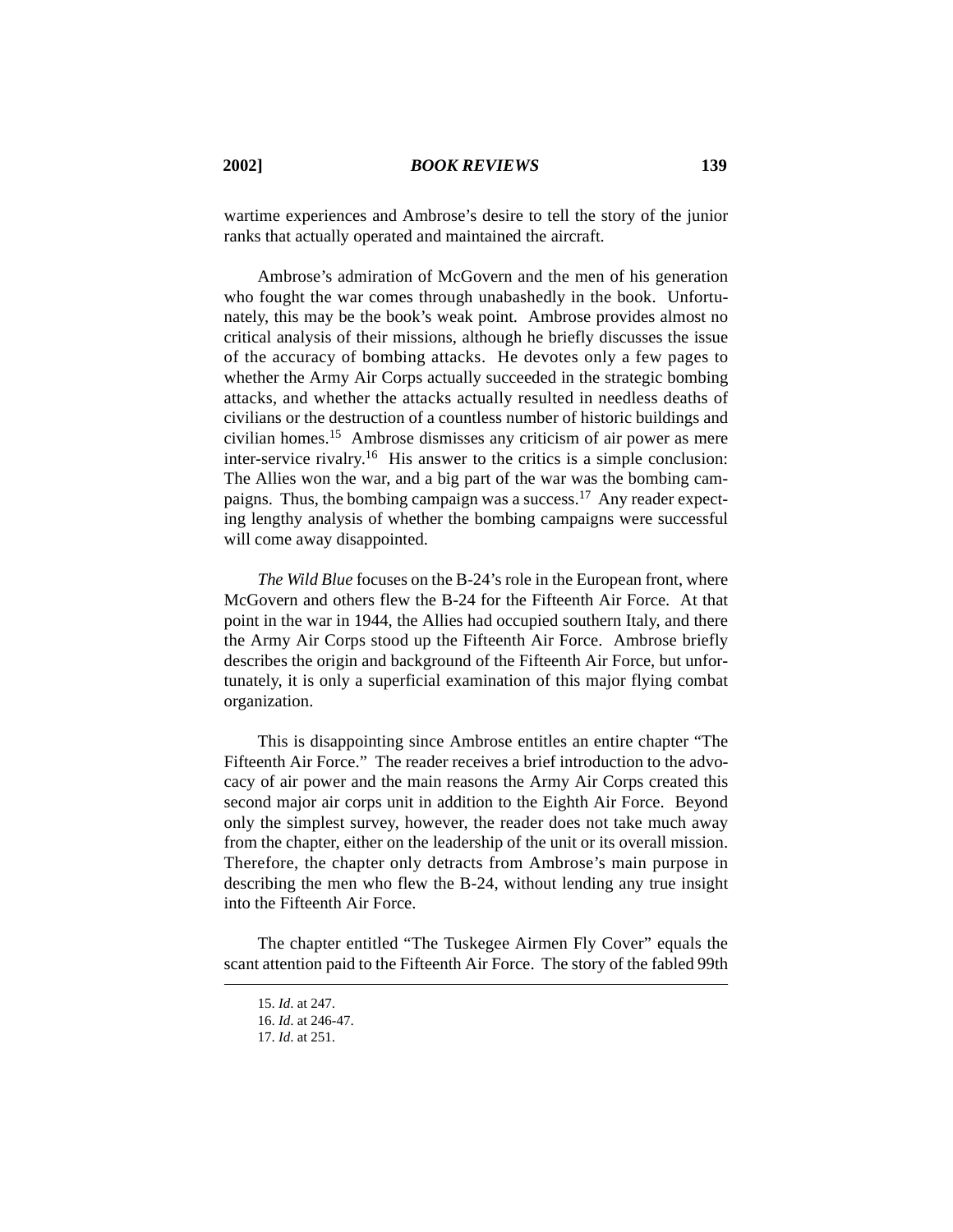Fighter Squadron manned by African Americans has rightly received great attention over the last ten years. Their war record was exemplary even without factoring in the barriers they had to overcome. While these fascinating warriors, who overcame so much, deserve an entire chapter in *The Wild Blue*, Ambrose, for unknown reasons, goes on to devote only three pages of the chapter to their story. Instead, the Tuskegee Airmen story intersects with the B-24 story because the Tuskegee Airmen successfully flew cover for B-24 crews such as McGovern's. Naming the chapter after the famed Tuskegee Airmen is misleading: it only promises the reader something that Ambrose does not deliver.

The reader also will not find much analysis devoted to whether the extraordinary destruction caused by the bombing was proportional to any military success. McGovern's crew and others assigned to the Fifteenth Air Force dropped 13,469 tons of bombs at just one target: the oil refineries in Ploesti, Romania.18 The cost of these bombing runs was high; the Fifteenth Air Force lost 318 bombers in July 1944 alone.<sup>19</sup> Ambrose just touches on the high cost of these missions. The destruction on the ground due to inaccuracy of free-falling bombs was equally devastating. Ambrose briefly mentions this destruction, <sup>20</sup> but never engages in a meaningful analysis of whether the bombing's collateral damage was worth it for the target's successful destruction. Like the chapters on the Fifteenth Air Force and the Tuskegee Airmen, if Ambrose raises the topic, he owes the reader more than a cursory discussion.

The lack of analysis on bombing accuracy and extensive collateral damage as well as the curt examinations of the Fifteenth Air Force and the Tuskegee Airmen will disappoint any reader wanting more academic substance. Multiple books and articles have been written on all of these topics.21 It is unclear whether Ambrose deliberately gave the topics little

<sup>18.</sup> *Id*. at 121.

<sup>19.</sup> *Id*.

<sup>20.</sup> *Id*. at 247.

<sup>21.</sup> See generally THE AIR FORCES IN WORLD WAR II (Wesley F. Craven & James L. Cate eds., 1958); TUSKEGEE AIRMEN, SELECTED REFERENCES (Dana Simpson ed., 1993) (bibliography on file with the Air University Library at Maxwell Air Force Base, Alabama), *available at* http://www.au.af.mil/au/au/bibs/bib97.htm; EUROPE: COALITION AIR POWER STRATEGY IN WORLD WAR II (Janet Seymour & Evette Pearson eds., 1998) (bibliography on file with the Air University Library at Maxwell Air Force Base, Alabama), *available at* http://www.au.af.mil/au/au/bibs/bib97.htm; LAW OF ARMED CONFLICT: AERIAL BOMBING OF CIVILIANS (Melinda M. Mosely ed., 2000) (bibliography on file with the Air University Library at Maxwell Air Force Base, Alabama), *available at* http://www.au.af.mil/au/au/ bibs/bib97.htm.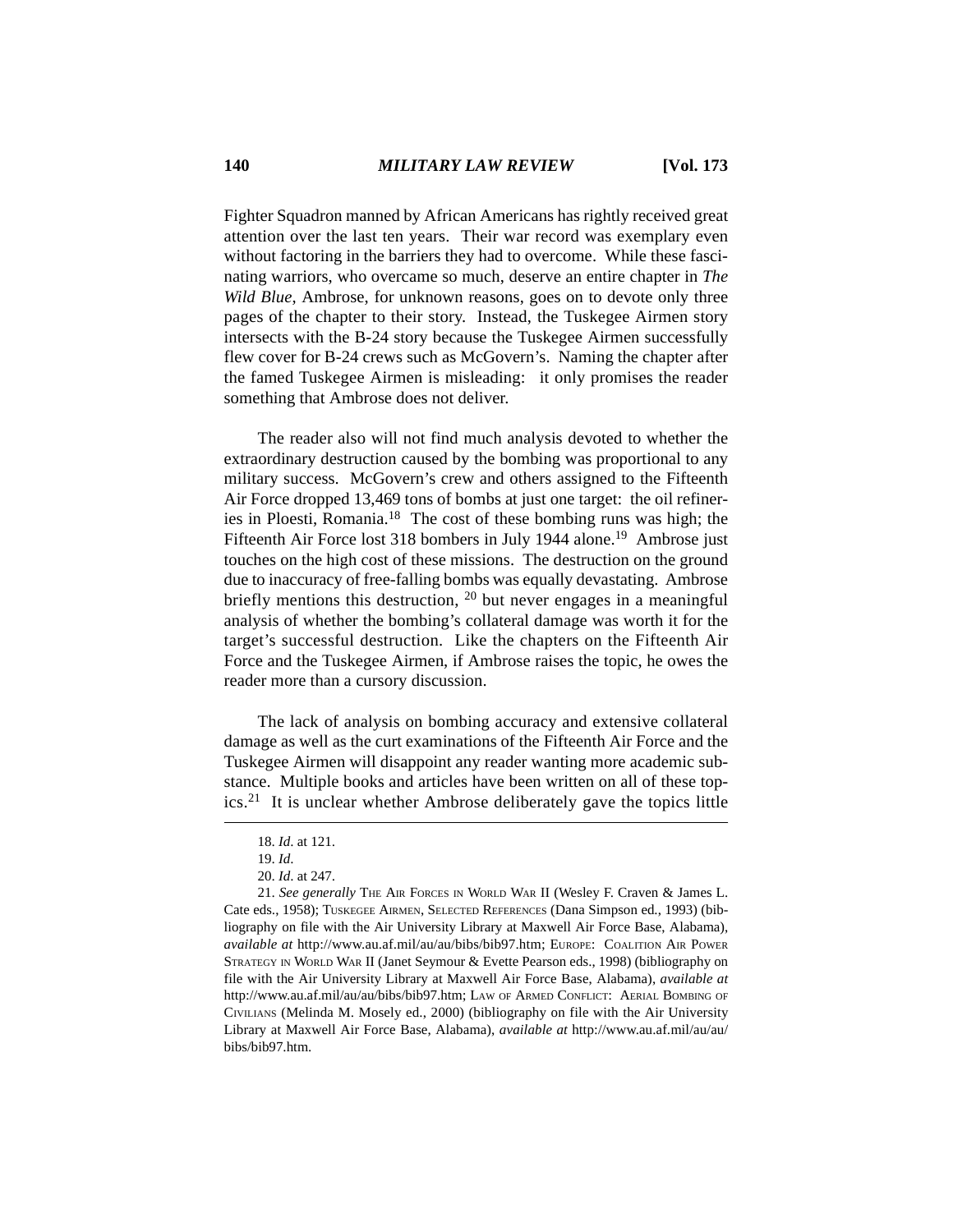discussion or if he felt only a brief discussion was necessary to complete the background of the World War II European Theater. A better approach would have been to maintain the book's primary focus on describing the young men who piloted and crewed the B-24s. Wandering summarily into the other topics detracts from the book and promises more than Ambrose delivers.

Despite the shortcomings, Ambrose delivers vivid portraits of the men who flew the B-24. While not a historical treatise, *The Wild Blue* is a captivating account of those who brought the fight to the enemy from the air. "Where They Came From" is the appropriately titled first chapter of *The Wild Blue*. Ambrose logically begins his account of the B-24 crewmembers by describing their backgrounds. As he points out, the crewmembers came from diverse backgrounds. Some came from big cities; others came from remote rural areas. Some were relatively well off despite the Depression, while others were literally dirt poor. Ambrose's focus of the book, George McGovern, was somewhere in the middle. He grew up in a small town in South Dakota, the son of a minister. Ambrose's no-nonsense writing style cuts directly to the essence of these young men.

*The Wild Blue* makes effective use of interviews with numerous veterans. As these veterans who led the battle on the ground, in the sea, and in the air begin to pass away, the use of primary sources such as these interviews is invaluable to students of history. Perhaps more importantly, there are few authors better than Ambrose who speak to these veterans. As Thomas Childers, the author whom Ambrose plagiarized noted, "He really did a lot to shift the focus away from the high commands . . . . Veterans love him."<sup>22</sup> What is amazing to the reader of Ambrose's works is that he was not a veteran of World War II.

The stories found in *The Wild Blue* are fascinating. One of the best accounts in the book is of the emergency landing that McGovern made at the island of Vis, located in the Adriatic Sea near the Dalmation coast. The island had a 2200-foot runway, perfect for fighters but nowhere close to the required 5000 feet needed for B-24s. With a damaged engine and low fuel, McGovern nursed the B-24 to Vis. Ambrose perfectly describes the tension as the crew, beginning their approach, sighted "carcasses of half a dozen bombers beyond the field."23 McGovern made the perfect landing

<sup>22.</sup> Barnes, *supra* note 4, at 28.

<sup>23.</sup> AMBROSE, *supra* note 1, at 195.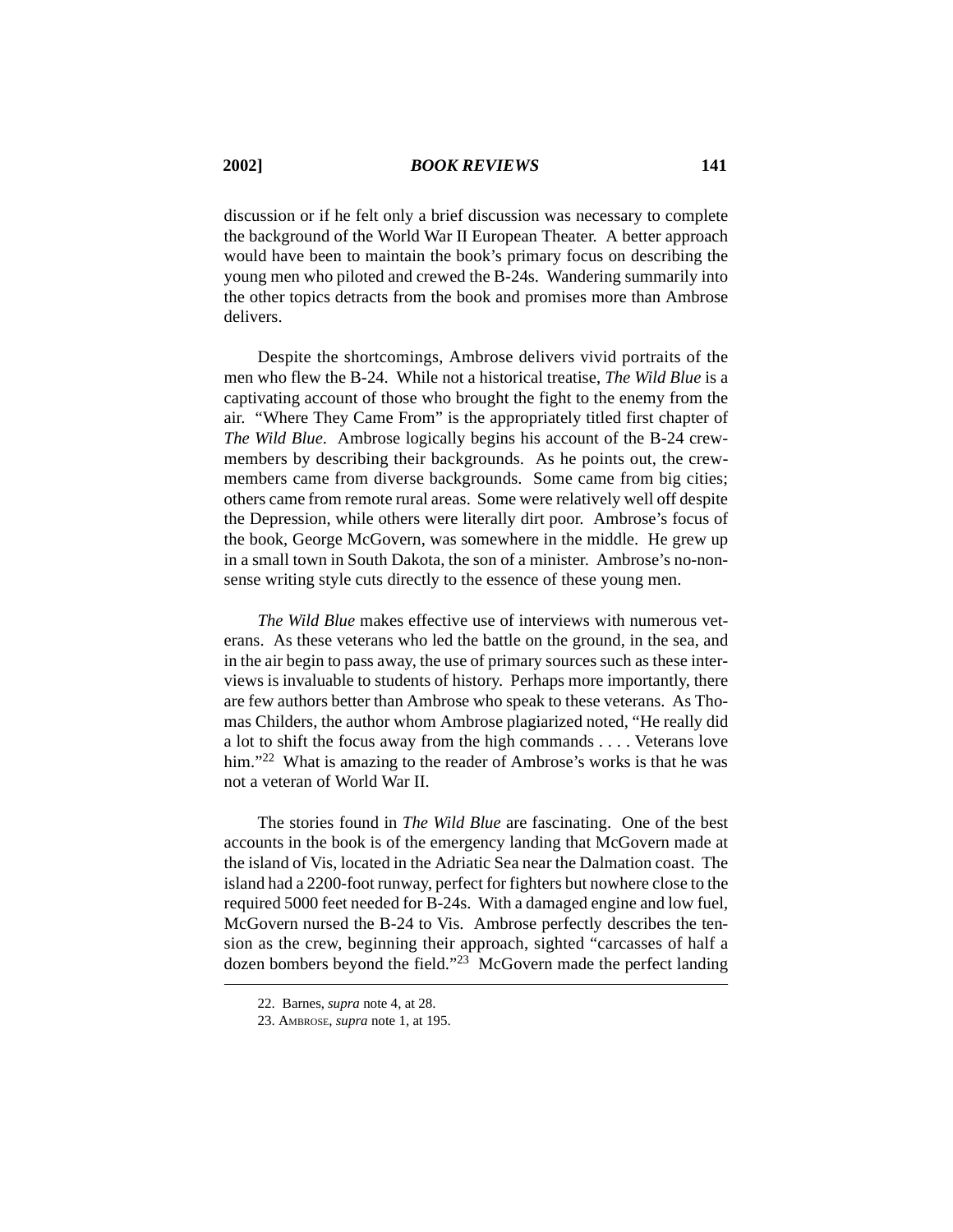and the crew lived to see another day. For his actions, the Army Air Corps awarded him the Distinguished Flying Cross.24

This and other harrowing accounts of B-24 crews provide vivid examples of how ordinary men were trained to deal successfully with extraordinary situations. While Ambrose may not have set out specifically to write a book on leadership, the stories of the B-24 crews provide excellent leadership examples. Literally putting their lives on the line every time they went into the air, each member of the crew worked closely together to ensure mission success. Ambrose correctly points out that the leadership of young men like McGovern was instrumental in ensuring that the crews accomplished their mission and survived the dangers they faced. Any reader interested in the art of leadership would benefit from reading *The Wild Blue*.

One tends to forget that McGovern, like many of the B-24 pilots, was only twenty-two years old. Ambrose does a good job of periodically reminding the reader of these warriors' youth. He also does an excellent job of organizing the book from the pilots' early days of flight training, to training on the B-24, and finally into actual combat. The organization helps the reader understand the journey of these young men who undertook an incredibly difficult task and prevailed, becoming warriors and leaders in the process.

#### III. Conclusion

In an interview with the *New York Times*, Ambrose defended his mistake by saying: "I tell stories. I don't discuss my documents. I discuss the story. It almost gets to the point where [. . .] how much is the reader going to take? I am not writing a Ph.D. dissertation."<sup>25</sup> This explanation in no way excuses what Ambrose did; however, readers should not avoid *The Wild Blue* simply because of the underlying plagiarism. Instead, students of World War II history and leadership should strive to read the accounts of veterans who were there, those that came together and truly saved the world. As these veterans pass into history, any book that vividly captures their stories is valuable despite its academic shortcomings. Ambrose's plagiarism, intentional or not, does not diminish the value of their stories.

<sup>24.</sup> *Id*. at 196.

<sup>25.</sup> Kirkpatrick, *supra* note 10, at A1.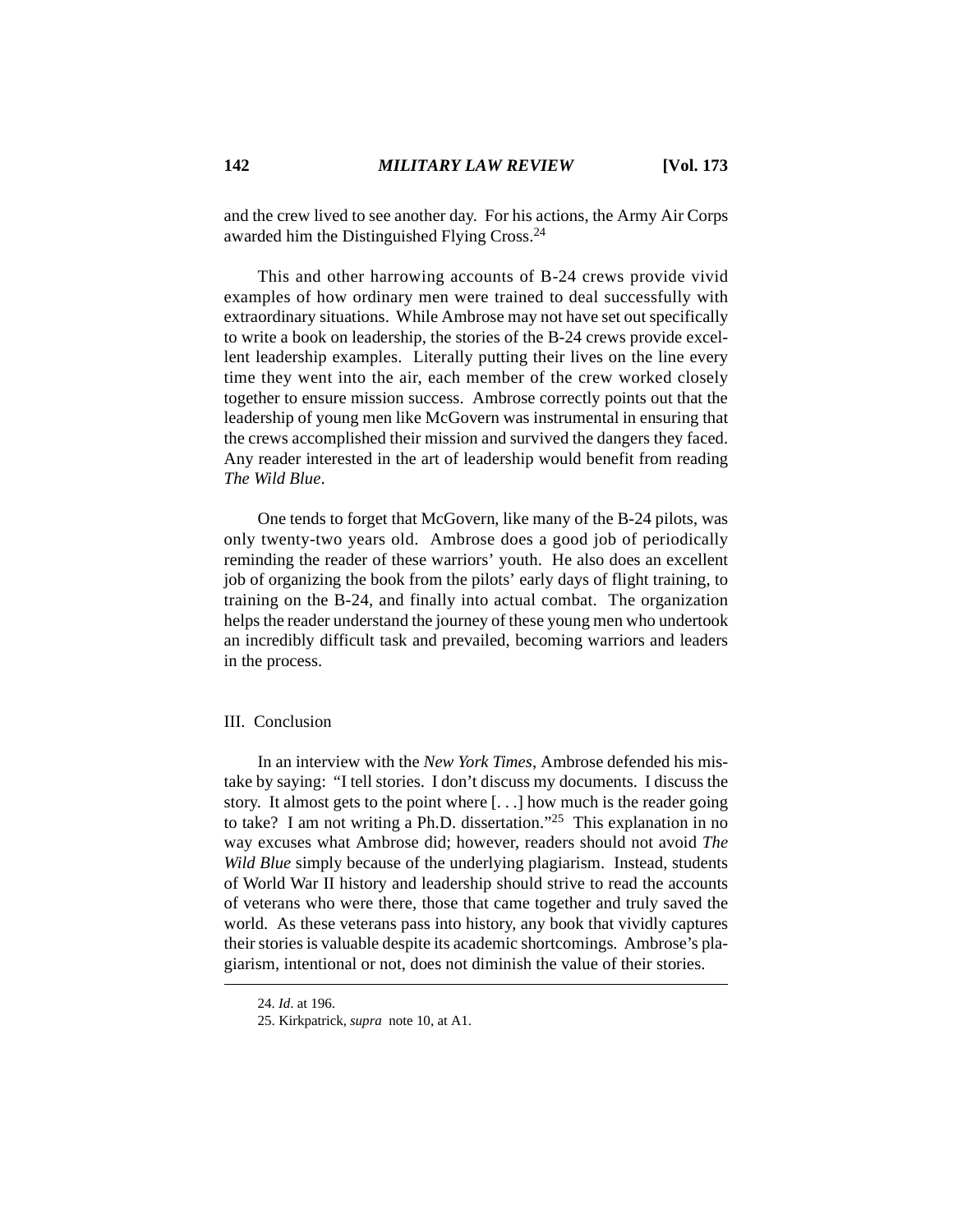# **THE PRICE OF VIGILANCE: ATTACKS ON AMERICAN SURVEILLANCE FLIGHTS1**

#### REVIEWED BY MAJOR JEFFREY A. RENSHAW2

*If, begrudging the outlay of ranks, emoluments, and a hundred pieces of gold, a commander does not know the enemy's situation, his is the height of inhumanity. Such a person is no man's commander, no ruler's counselor, and no master of victory.* - Sun Tzu3

In *The Price of Vigilance*, authors Larry Tart and Robert Keefe discuss the crucial Cold War mission of U.S. Air Force and Navy airborne intelligence-gathering reconnaissance aircraft: to keep abreast of Soviet military capabilities and intentions and to avert a surprise attack. No less a seminal military philosopher than Sun-Tzu recognized the importance of intelligence, which is no doubt why the authors prefaced their book with the quote above. *The Price of Vigilance* details how American Cold Warriors successfully met this all-important mission, satisfying Sun-Tzu's admonishment to spare no expense in obtaining information.

The authors may also have chosen the Sun-Tzu quote to criticize a commander's ill-advised frugality—begrudging the outlay of "gold," the military budget—in training, outfitting and providing recognition for his troops. The quote's philosophy can be extended to support one of the authors' main premises of the book. Tart and Keefe argue that these airborne recon crews successfully performed their vital mission, but they did so constrained by poor training and planning and by scant, if any, official recognition of their efforts.

The authors assert that poor training and planning, as well as faulty equipment, led to the 1958 Soviet shoot-down of an Air Force reconnaissance aircraft. The book's centerpiece is a detailed discussion and analysis

<sup>1.</sup> LARRY TART & ROBERT KEEFE, THE PRICE OF VIGILANCE, ATTACKS ON AMERICAN SUR-VEILLANCE FLIGHTS (2001).

<sup>2.</sup> Judge Advocate, United States Air Force. Written while assigned as a student, 50th Judge Advocate Officer Graduate Course, The Judge Advocate General's School, United States Army, Charlottesville, Virginia.

<sup>3.</sup> TART & KEEFE, *supra* note 1, at vii.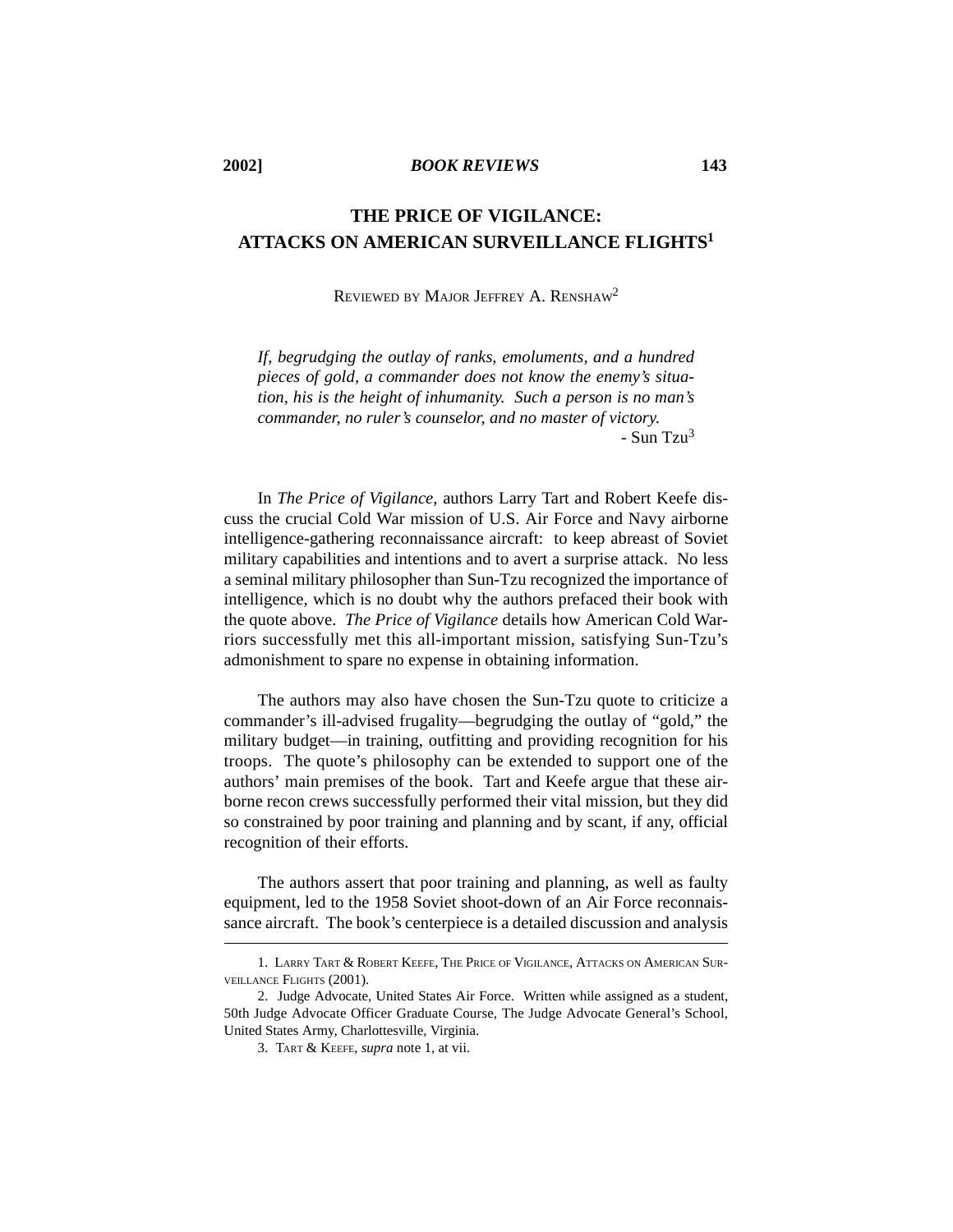of this particular shoot-down. The authors deplore the fact that the flight's dead crewmembers and their families did not receive official recognition until the late 1990s. The authors themselves were instrumental in seeing that the Air Force finally gave this long-overdue recognition. Did the authors also offer the Sun-Tzu quote, therefore, as a stab at the "inhumane" commander who does not properly train, equip, and then recognize his troops? Probably so.

Two former Air Force members, Larry Tart and Robert Keefe, coauthored *The Price of Vigilance*. Both were trained as Russian linguists and airborne voice intercept operators, and they served aboard Air Force reconnaissance aircraft during the Cold War. Both are personally invested in the subject matter of the book; as discussed herein, this has its pros and cons.

As noted above, the authors focus on the Soviet shoot-down over Soviet Armenia of Air Force C-130 60528 on 2 September 1958, in which all seventeen crewmen died. The Air Force's post-shoot-down failure to provide details of the incident to the lost crewmen's families is well documented. For many years, some family members harbored hopes that their loved ones were still alive and held in captivity in the Soviet Union. The authors write:

Forty years ago, I felt it my duty to pay my condolences to the families of the men who died. Bureaucratic, largely senseless, security considerations prevented me and my friends from taking that simple human step, which seemed so natural, so necessary to me and to the others. This book has finally given me that chance. Moreover, after nearly half a century, I feel that I finally have a reasonable understanding of just what happened and why it happened.4

The reader need go no further to find out why Tart and Keefe wrote the book. At its best, *The Price of Vigilance* satisfies the authors' main intent, to identify the critical mission U.S. airborne reconnaissance crews performed during the Cold War, to highlight the inherent dangerousness of those missions, and to give credit where credit is due, specifically to the fallen crewmembers of 60528. In doing this, *The Price of Vigilance* ably

<sup>4.</sup> *Id.* at xiii.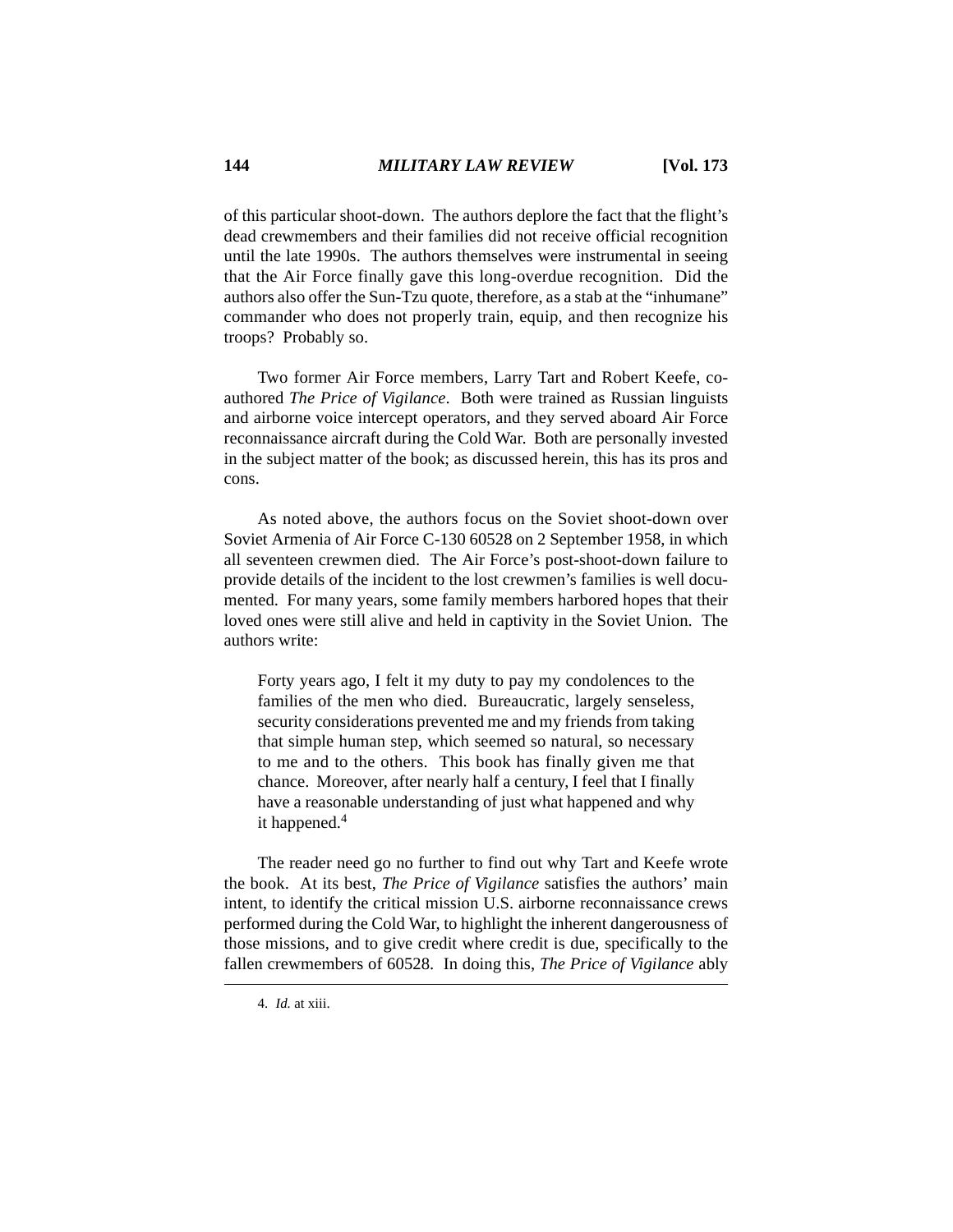discusses the crews' vitally important Cold War intelligence-gathering mission.

The authors explain that U.S. Cold War leadership feared a Soviet nuclear attack, necessitating reconnaissance missions probing Soviet air defenses. Faced with the threat of a Soviet nuclear attack, the Strategic Air Command required accurate air order of battle (AOB) data and electronic order of battle (EOB) data to locate strategic targets and develop air operations plans.5 These AOB and EOB were "essential elements of information for strategic air combat planners. . . . Signals intelligence was often the only available source for that critical data on the enemy's military forces."6 The authors explain that "signals intelligence" or "SIGINT" refers collectively to the interception and exploitation of enemy communications and enemy radars.

The reader might also expect *The Price of Vigilance* to offer suggestions on how to improve the safety of reconnaissance flights, but none is forthcoming. The book does, however, delve into a discussion of the 1 April 2001 incident between a U.S. Navy P-3 reconnaissance aircraft and a Chinese F-8 fighter. In his "Author's Note," Mr. Tart admits that the book, as originally intended, had a "tight focus" on the 1958 shoot-down and the loss of the seventeen crewmen. But the U.S.-China incident convinced him of the need to expand that tight focus and delve further "into a much broader consideration of the dangers of aerial reconnaissance throughout the Cold War."7 He states:

There have always been inherent dangers associated with manned airborne reconnaissance missions—yet the missions were and still are necessary. . . . From the beginning of the Cold War, one of the primary results of aerial reconnaissance was to allow the [United States] to hold down military spending because the country has a very accurate idea of potential enemies' ability to carry out hostile actions, and, simultaneously, that knowledge allowed the United States to avoid other potential Pearl Harbors. . . . Airborne reconnaissance, working tandem with surveillance satellites, is still necessary to forewarn

<sup>5. &</sup>quot;Air order of battle data" or "AOB" is the number and types of aircraft by unit and deployment base; "electronic order of battle data" or "EOB" is the number and types of radars and other emitters in use and where they are deployed. *See id.* at 143.

<sup>6.</sup> *Id.*

<sup>7.</sup> *Id.* at xv.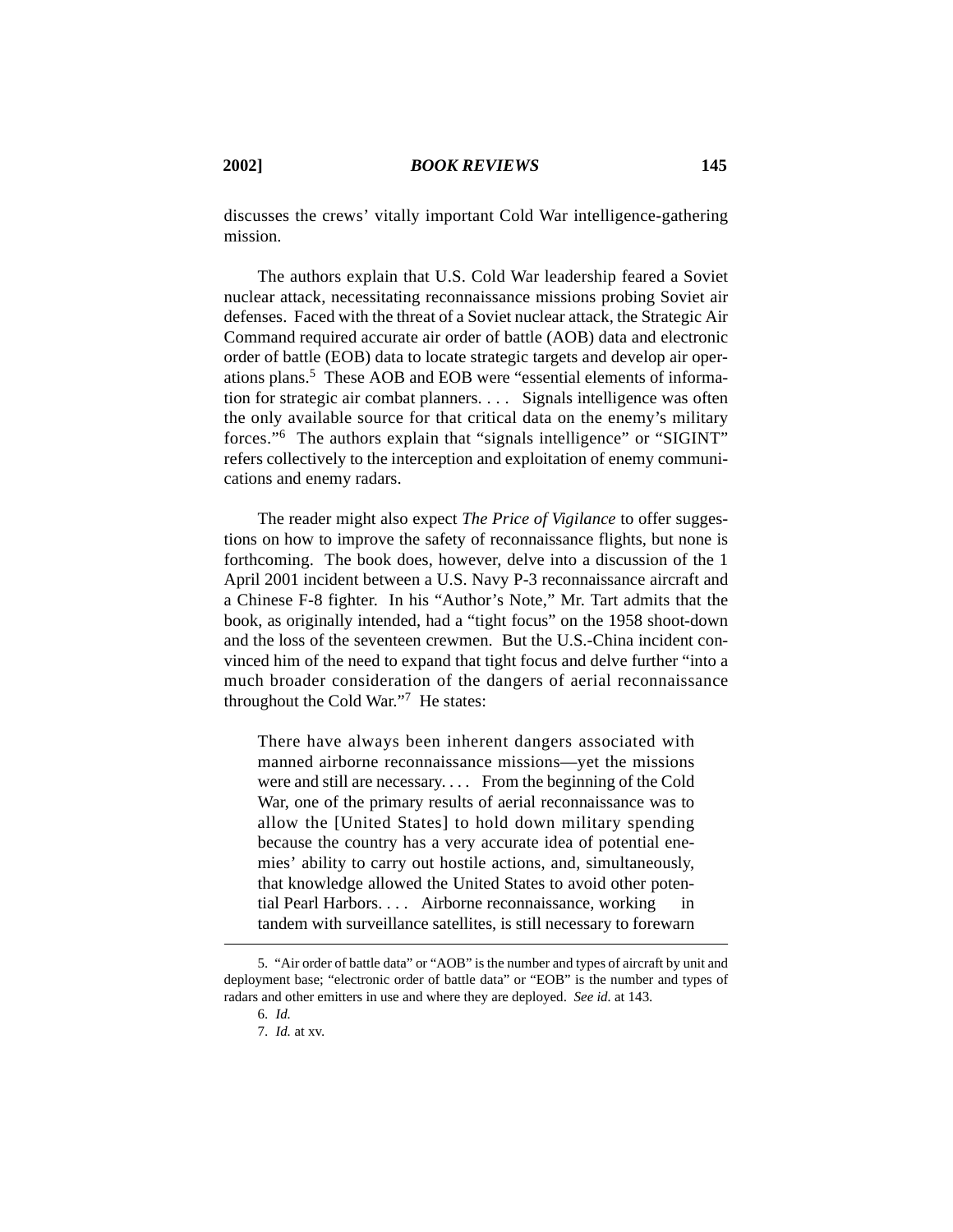America of the military capabilities and intents of its adversaries $8$ 

The author's point is well taken. The 11 September 2001 *Washington Times* reported an incident occurring the week before over the Pacific Ocean, in which a Russian MiG-31 interceptor pilot "thumped"9 and "locked-on" a U.S. Navy P-3 reconnaissance aircraft. $10$ 

This most recent incident, coupled with the 1 April 2001 U.S.-China incident, strongly supports the author's conclusion that "today's surveillance flights are every bit as perilous as the recon missions of our airborne recon pioneers more than fifty years ago."<sup>11</sup>

*The Price of Vigilance* goes beyond a discussion of the danger of Cold War reconnaissance missions, and it attempts a detailed discussion of the 1 April 2001 U.S.-China incident. This is a mistake. The authors' stated aim, to specifically pay homage to the crew of 60528, is noble enough and worthy of a book. Further, the book's expanded consideration of Cold War aerial reconnaissance dangers is thorough. Those messages are diluted, however, by the tacked-on discussion of the U.S.-China incident,  $^{12}$  contained in the first chapter, which is numbered differently from the rest of the book.13 No doubt, the authors simply added this introductory chapter as an afterthought.

That is not to say that the introductory chapter does not contain a thorough summary of what happened, including the U.S. and Chinese versions of the incident. But the chapter's content is muddled, including a hodge-

<sup>8.</sup> *Id.* at xvi.

<sup>9. &</sup>quot;[A] high speed interception from the rear and above (or below) at near Mach is extremely routine and is called 'thumping.' As the fighter passes the heavier intercept aircraft, the fighter pilot pulls up abruptly, causing shock waves to beat upon the bigger plane." *Id.* at li. *See supra* note 13 (explaining the book's unusual pagination).

<sup>10. &</sup>quot;One alarming sign of the Russian intercept was a radio message sent by one MiG pilot to his base stating his fire-control radar had 'locked-on' to the U.S. surveillance plane, U.S. intelligence officials said. A radar 'lock' is a pilot's final step before firing a guided missile." Bill Gertz, *Russian Warplanes Harass U.S. Craft over Pacific*, WASH. TIMES, Sept. 11, 2001, at A1.

<sup>11.</sup> TART & KEEFE, *supra* note 1, at xvi.

<sup>12.</sup> The first edition of the book is dated June 2001, and indeed, both authors' prefatory notes predate the 1 April 2001 U.S.-China incident.

<sup>13.</sup> Chapter 1, "Introduction: U.S.-Chinese Air Incidents," is numbered pages xixlxxxi. The remainder of the book—chapters 2-12, Epilogue, Appendices A-G, and the Index—is numbered pages 1-566.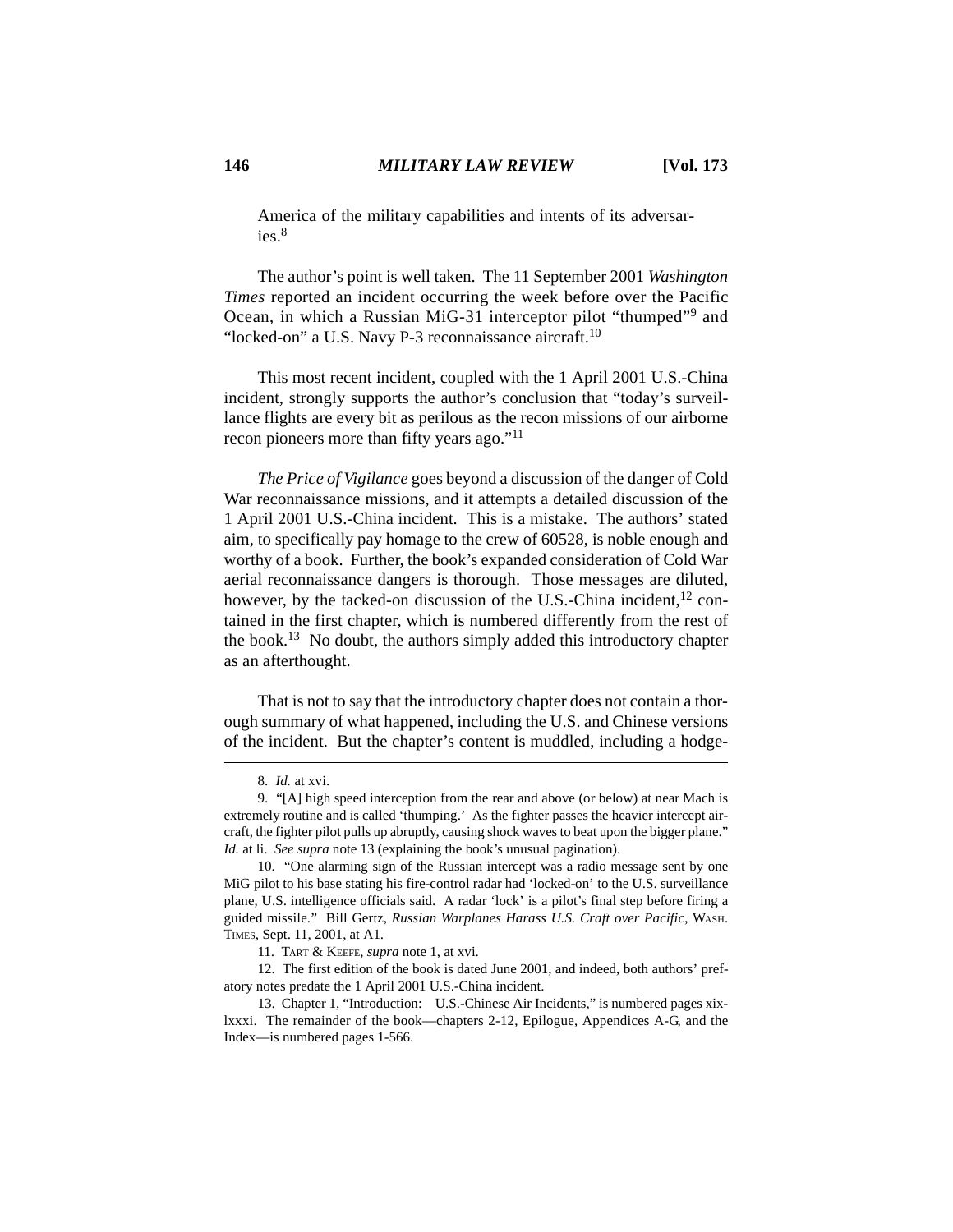podge of general historical discussions on the rise of the Chinese communist government in 1949, and U.S.-China Cold War relations. The chapter also contains a lengthy discussion of several other U.S-Chinese incidents occurring in the 1950s that serve the authors' purpose in showing "the inherent dangers involved in both airborne reconnaissance and search and rescue," and illustrating "the tenacious determination of the Chinese [Peoples Liberation Army] to defend China's territorial waters."14 There are more dissimilarities than similarities, however, between these Cold War incidents and the most recent U.S.-China incident. Nevertheless, the discussion serves to inform the American public of the heretofore unknown sacrifices made by American reconnaissance aircrews in non-war confrontations during the Cold War, a goal of the authors.

In discussing the inherent danger of recon missions, the authors interestingly note that U.S. Navy F-4 and F-14 pilots often reveled in tales of "how close, how long, and how risky they could get during intercept missions." The authors characterize this as just the "common environment in the escort world."15 They note that, during the Cold War, more than 200 U.S. military "silent warriors" who were involved in airborne intelligence gathering missions became KIA (killed in action) or MIA (missing in action) statistics, highlighting the dangers that surveillance crews routinely faced.16 Because even U.S. fighter pilots acknowledge what can be colloquially described as a high stakes, high altitude game of "chicken," this may explain why the authors offer no safety suggestions for airborne recon flights; there are none to offer.

Regarding the 1 April 2001 U.S.-China incident, the authors conclude that Wang Wei, a reputed "show-off" Chinese pilot with a history of dangerous flying, caused the mid-air collision by bumping into the U.S. aircraft. Not surprisingly, the Chinese version holds that the American plane veered at a wide angle toward the Chinese fighter and rammed its tail. *The Price of Vigilance*, however, adds no more to the substantive discussion of the incident than could be found in the American print media. The introductory chapter on the incident does not provide source information for some of the authors' conclusions (in contrast to the remainder of the book), and it fails to adequately explain the significance of the "Dutch P-30 Orion

<sup>14.</sup> TART & KEEFE, *supra* note 1, at lxxii.

<sup>15.</sup> *Id.* at li.

<sup>16.</sup> *Id.* at lv.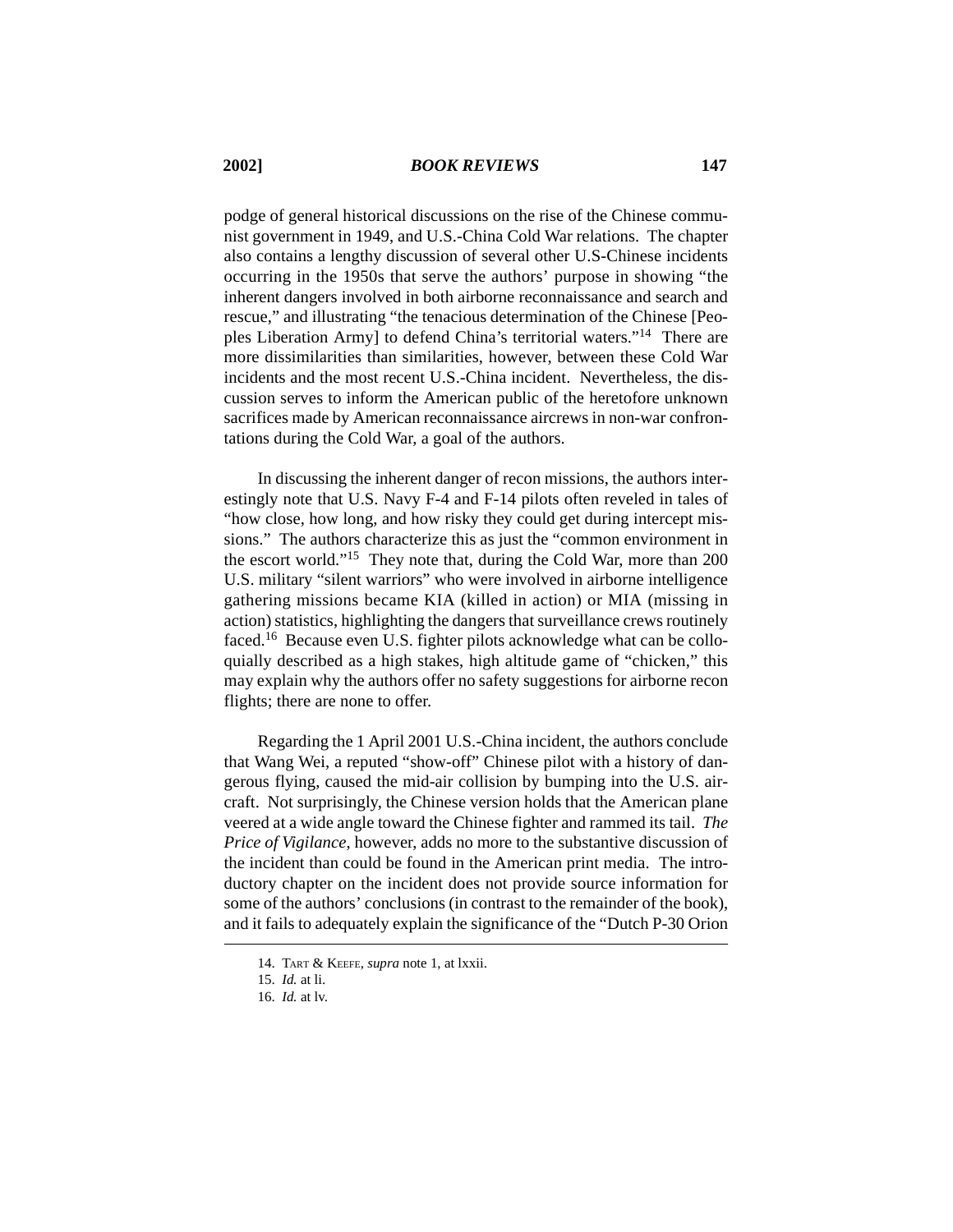Group," which apparently did an accident reconstruction supporting the American version of the collision.<sup>17</sup>

The authors would have done well by either skipping entirely the discussion of this U.S.-China incident, or delaying the book's publication until it thoroughly discussed the incident's ramifications. A cynic might say they added the chapter to make their book more attractive to the bookbuying public. The hastily written discussion results in some internal inconsistencies, and the authors fail to hammer home obvious, key points. For example, the book states that while China focuses its SIGINT activities primarily within "its neighborhood," it also "snoops" on the United States.<sup>18</sup> Later in the chapter, however, the authors state that "[t]he extent to which PLA ships and aircraft shadow U.S. operations in the Pacific appears to be minimal."19

Earlier in the same chapter, the authors point out the distinct possibility that the Chinese will be able to "reverse-engineer" the Navy P-3 and therefore incorporate its technology into their own, giving the Chinese greater intelligence-gathering capability. They further speculate that since the late 1980s, China has jointly operated SIGINT ground stations, with the U.S. Central Intelligence Agency's (CIA) Office of SIGINT Operations, which monitor Soviet missile tests and space launches. "[A]ny signals intelligence collection technology provided by the CIA for those sites has in all probability already found its way into other Chinese intelligence collection systems."20 This seems a rather obvious point. It is unlikely that one arm of the Chinese intelligence community did the "ethical thing" and protected confidential U.S. SIGINT technology from other arms of the Chinese intelligence community. In this instance, the U.S. can hardly expect China to institute a firewall, that is, a "Chinese wall"!

Yet the authors fail to make the point that, even if Chinese intelligence monitoring of the United States has been "minimal" in the past, it seems likely that the technology gained from the reverse-engineering of the Navy P-3, as well as the technology they undoubtedly picked up from joint oper-

<sup>17.</sup> The book states "A Dutch 'P-3 Orion Research Group' completed an analysis of the collision," but it provides no further explanation as to who or what this "research group" entailed. *See id.* at xlvii.

<sup>18.</sup> *Id.* at lviii.

<sup>19.</sup> *Id.* at lxi.

<sup>20.</sup> *Id.* at lxii.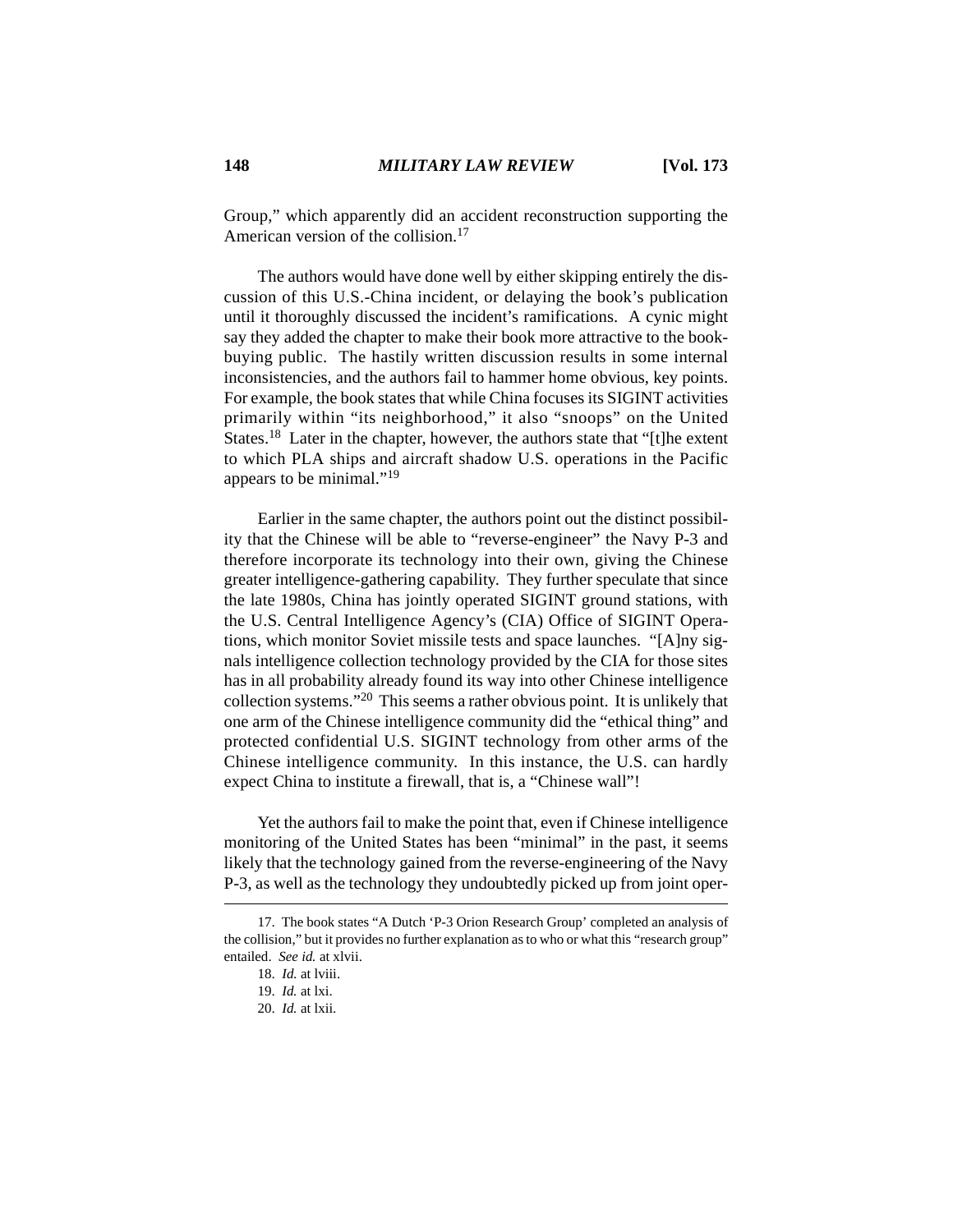ations with the CIA, will enable the Chinese to exert a much greater intelligence-gathering capability, which the United States needs to counter.

Despite the introductory chapter's favorable points, the book's discussion of the 1 April 2001 U.S.-Chinese incident distracts the reader from its "centerpiece," the 2 September 1958 U.S.-Soviet incident. Here the book is at its best, providing an extensive, well-documented discussion of this ultimately tragic mission, beginning in Chapter 1.

Flying out of Incirlik Air Base, Turkey, the American crew's primary mission was to monitor Soviet ground communications involving new surface-to-surface missiles. For reasons definitively unknown, the aircraft inadvertently strayed into Soviet territory (Armenia). Four Soviet fighter planes intercepted 60528 the moment it crossed the Soviet border. The authors do an excellent job of piecing together accounts of the incident from both American and Soviet sources, which until the 1990s were largely classified and unavailable. The book chillingly describes the "deadly encounter":

The first pair of MiGs . . . suddenly materialized out of the blinding glare of the afternoon sunlight before the American crew noticed its mistake. The Yerevan flight leader . . . made a quick pass, opening fire on the American plane, and the C-130, instead of obeying that command to land, banked sharply to the right, diving and turning west. Two minutes later, at 1:09, the second pair of MiGs . . . had been vectored into the interception. Making sure that they stayed on the Soviet side of the border—"I can see the fence"—the Soviets then began their kill. $^{21}$ 

The authors pejoratively describe the Soviet attack as "sadistic," "utterly gratuitous," and as a "one-sided dog fight."22

After discussing other attacks, Cold War aerial reconnaissance in general, and the development of U.S. airborne communications intelligence reconnaissance in the 1940s and 1950s, Chapters 2 through 5 shift the focus back to the shoot-down of 60528. Why did it inadvertently fly into Soviet territory? While the authors call the Soviet shoot-down "sadistic," readers also learn that Soviet military policy dictated strict defense of state borders. Pilots had orders to force intruders to land at a Soviet airfield;

<sup>21.</sup> *Id.* at 10.

<sup>22.</sup> *Id.* at 11.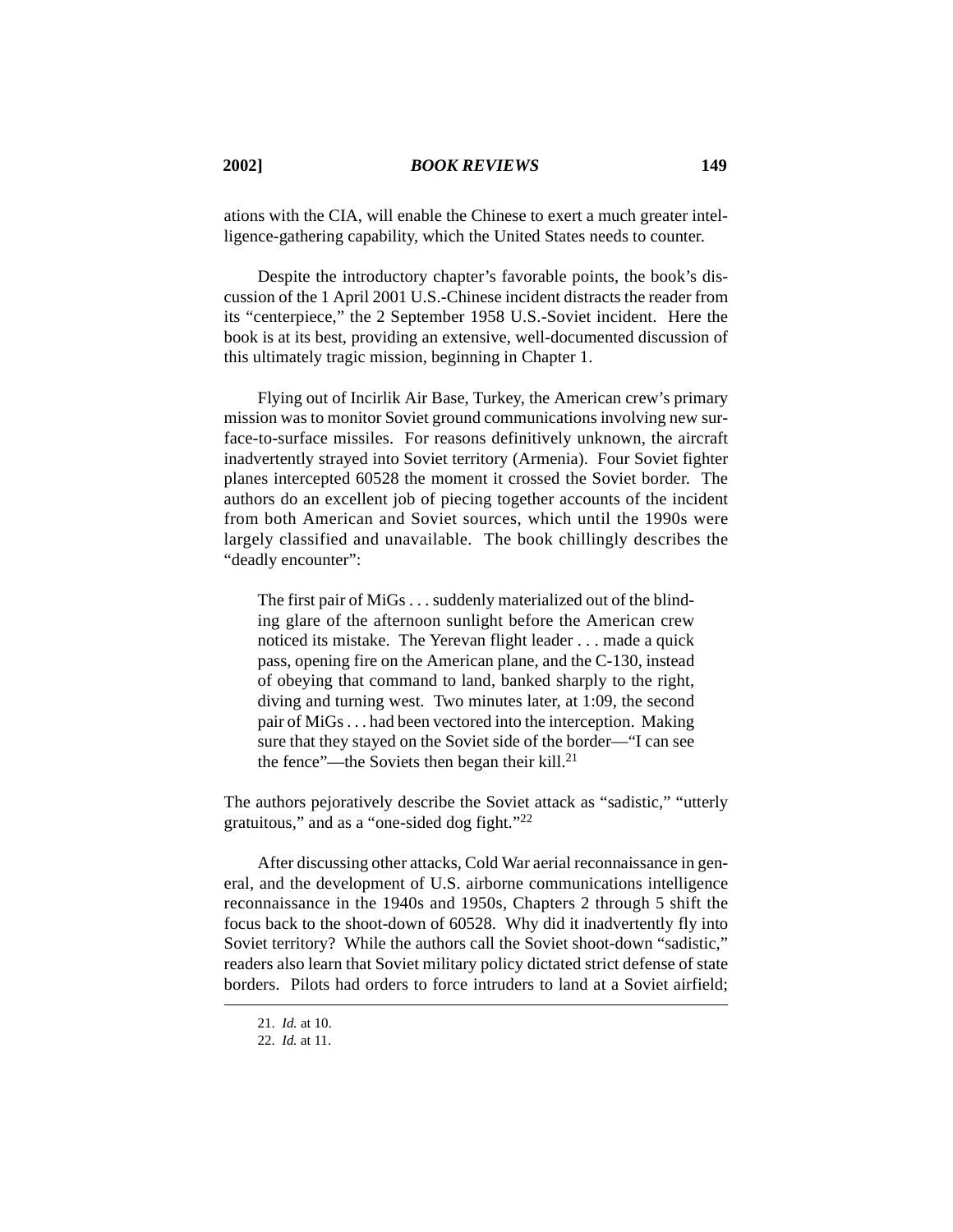failing that, they were ordered to shoot down the intruder. "The U.S. reconnaissance pilot had orders to turn away from enemy territory if attacked, and to avoid landing at an enemy airfield at all costs. Two such differing command philosophies were sure to result in tragic clashes."23 In fairness to the Soviets, the authors admit numerous intentional U.S. intelligence-gathering overflights of their territory, leading to what Premier Khrushchev described as Soviet paranoia of an all-out American attack. This no doubt led to the Soviets' aggressive policy when their pilots were able to intercept intruding aircraft, whether flying inadvertently into their territory or not.

The authors' criticisms do not end with the Soviets, however. They conclude from their extensive research of the shoot-down that several factors contributed to the American plane's unintentional overflight, including poor training characterized as a "kick the tires and fly" mentality, and faulty navigation and radar equipment. The book discusses in detail the practice of dividing crews on these recon planes. The "front-enders" were the air crew who flew the plane, while the "back-enders" were the recon specialists. These two crews forged an uncomfortable relationship on the ground and in the air. The front-enders did not know the mission of the back-enders. Such unnecessary "security compartmentalization," according to the authors, contributed to the shoot-down.

The authors heap further strong criticism upon the Air Force for its post-shoot-down handling of the incident. The Air Force had monitored the Soviet MiG pilots' voice communications during the shoot-down and therefore knew it occurred in Soviet territory. Not wanting the Soviets to learn that it had the capability to monitor their voice communications, the U.S. conducted a sham search for the plane in Turkey. The Air Force wanted to publicly maintain the fiction that the flight had a non-intelligence-gathering mission. Also, the eleven recon specialists killed in the shoot-down were retroactively re-assigned to the flying crew's squadron, obscuring their identity and denying the other members of their squadron the "opportunity to honor their fallen brothers, or to console the wives. It created a bitterness in the men that has lasted to this day."24

Author Keefe was one of those squadron members denied the chance to honor and console; hence, his personal animus. He calls this purging of the names "unconscionable." The authors call the Air Force's "public lies,

<sup>23.</sup> *Id.* at 118.

<sup>24.</sup> *Id.* at 297.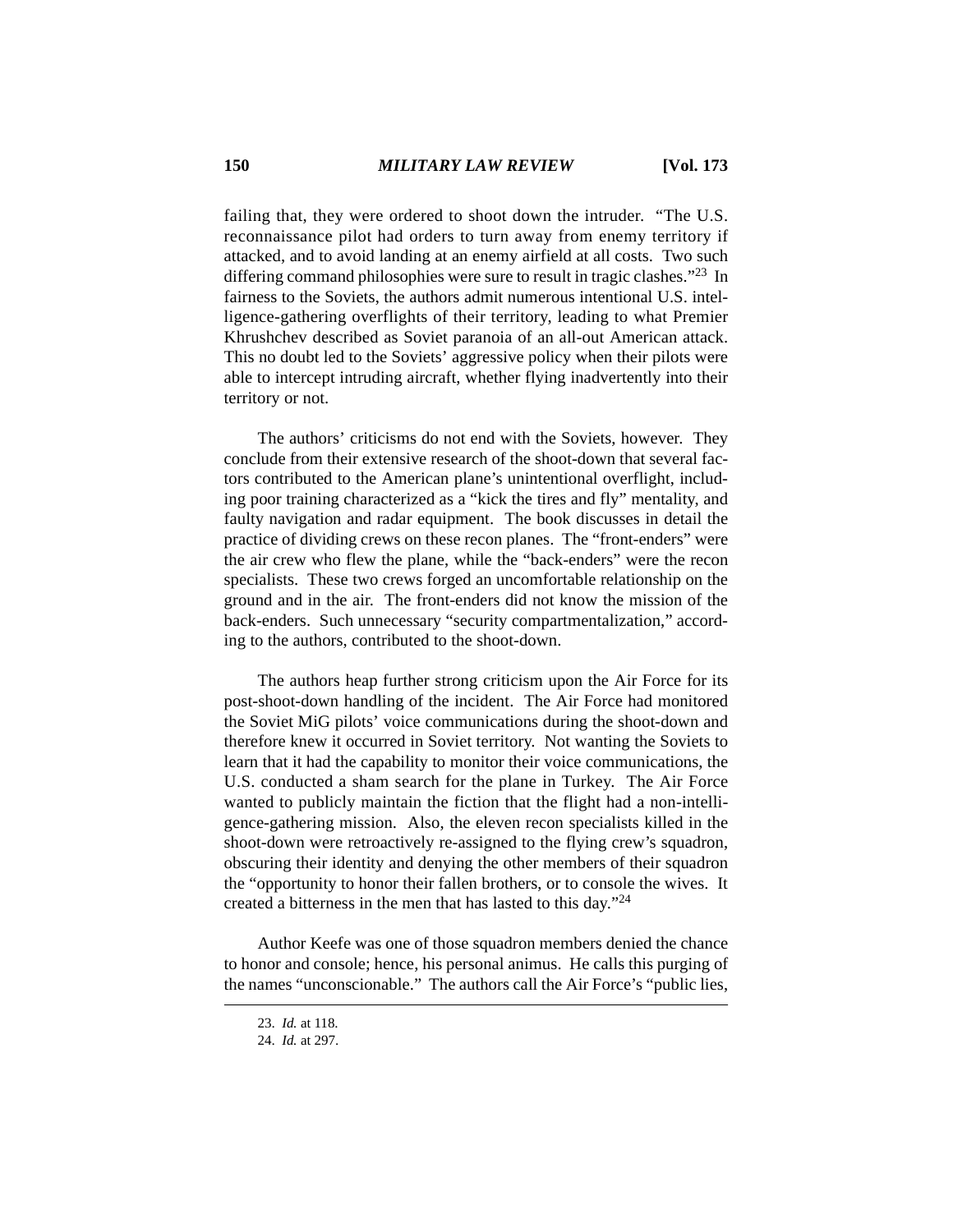. . . surreptitious transfer of the dead men to another outfit, the total lack of information, the sequestration and then secret removal of the wives from Germany" as a "violation of trust" between the men and their leaders who had "insufficient regard for 'what is right.'"25

The tone of the book seems to cast the crew of 60528 as unwitting pawns in a cat and mouse espionage game between East and West. The United States and the Soviets each surely knew the other's capabilities. Why could they not put aside these concerns and provide simple humanity to the families of the fallen crewmembers? The Soviets turned over the remains of six aircrew members who died in the crash, but stated at the time that they did not know what happened to the other eleven crewmembers (the "back-enders."). For several years there was U.S. speculation as to whether the eleven were alive and in Soviet captivity. It turns out they were not; the entire crew was killed in the plane crash.

Readers may begrudge the authors' use of the word "pawn," which unwittingly does a disservice to the memory of their fallen comrades. These seventeen brave crewmembers were not "pawns" caught between two equally evil, or at the very least, indifferent, superpowers. Rather, they were American warriors. Silent warriors. The authors point out, but do not stress, the 306 U.S. intercepts of Soviet planes over U.S. airspace between 1961 and 1991, all occurring without one shoot-down. The authors could have given some credit to the United States for this fact without resorting to jingoism.

Because the authors do not acknowledge that the United States tried to do the right thing, their pejorative attacks on U.S. treatment of the families after the shoot-down seem largely unwarranted. "Security guidelines forbade releasing any meaningful details regarding reconnaissance missions, leaving family members feeling abandoned, frustrated, and often bitter toward their government."26 The authors fail to convince the reader that this sad but true outcome was anything but unavoidable. To the authors' credit, however, they helped rectify any injustice to the crew and their families by their efforts in establishing the National Vigilance Park

<sup>25.</sup> *Id.* at 299.

<sup>26.</sup> *Id.* at 117.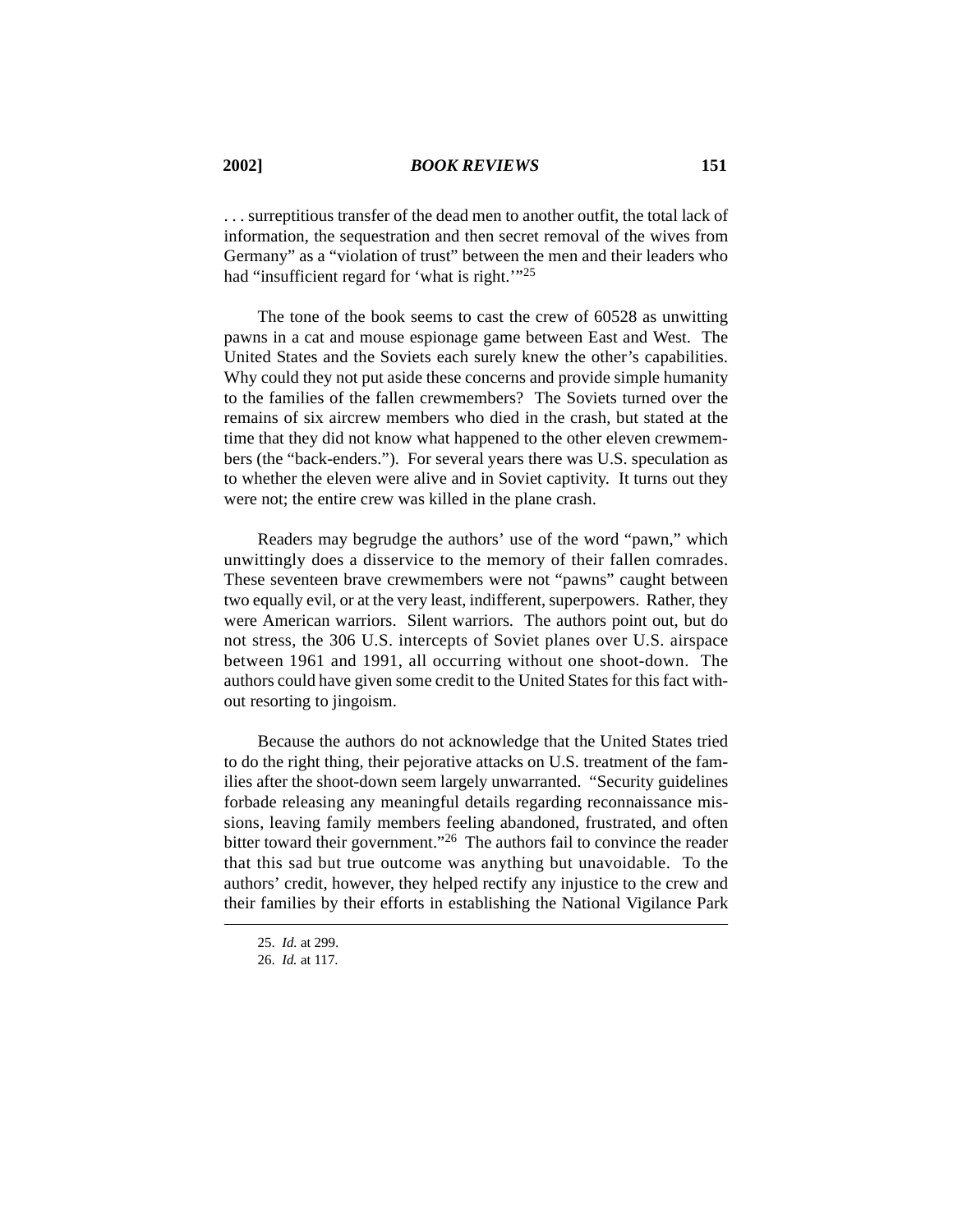and Aerial Reconnaissance Memorial at Fort Meade, Maryland, which the book details.

Readers will enjoy *The Price of Vigilance* if they are interested in a detailed discussion of the development of the U.S. airborne reconnaissance program. The book will also satisfy readers seeking an exhaustive examination of the unfortunate 60528 crew, the 2 September 1958 shoot-down of their aircraft, and the uncertain aftermath for their families. On these topics, Tart and Keefe's well-researched work provides valuable insight.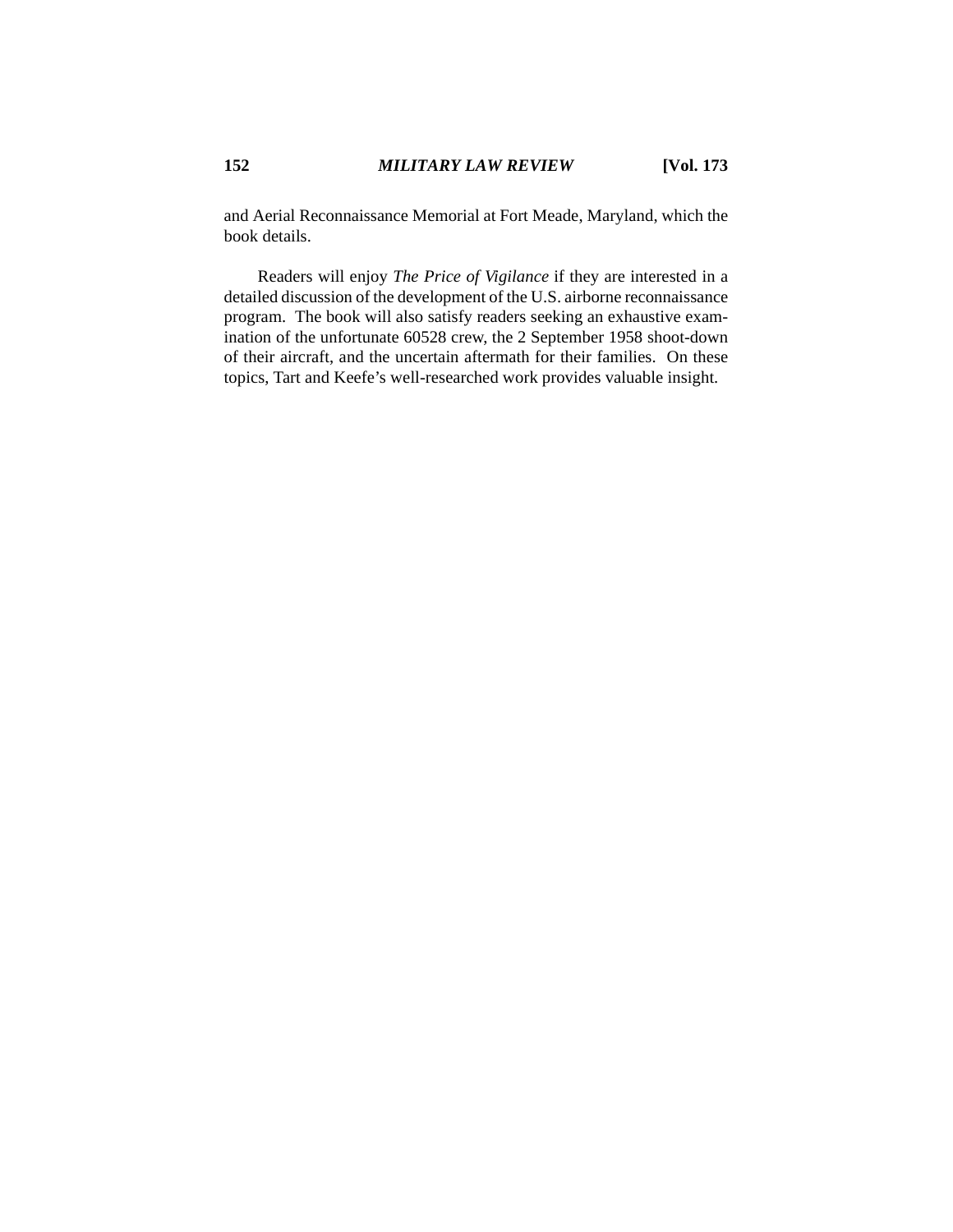#### **2002]** *BOOK REVIEWS* **153**

### **RISE TO REBELLION1**

REVIEWED BY MAJOR RICHARD V. MEYER2

*That we know so much about these characters today is a testament to their accomplishments, their extraordinary achievements, and, yes, their astounding heroism.*<sup>3</sup>

In his latest work, *Rise to Rebellion* (*Rebellion)*, Jeff Shaara reintroduces us to the most pivotal men in our nation's history. Despite the abundance of existing literature on the American Revolution, Shaara uses a new and relevant approach to re-tell a familiar tale.

Jeff Shaara is a proven writer in the historical novel genre. With the bestsellers *Gods and Generals*, *The Last Full Measure*, and *Gone for Soldiers*, Jeff has shown his ability to mirror the incredibly successful style of his father, Michael Shaara. Both writers bring humanity to historic personages through dialogue and colorful background. Unlike simple historic texts, the reader of a Shaara novel can understand the emotions behind the making of critical decisions, not just their results.

The books of both father and son are not typical novels. Each bases its work on extensive research into the events and characters portrayed. The vast majority of each work contains the same recitation of historical facts found in non-fiction works. Where they differ, however, is in providing the inner thoughts and dialogue of the characters. These ideas do not originate in the imagination of the author, but rather through a more deductive process. Both authors gather documents written about or by each historical figure and then use them to develop the "characters" in the novel. Dialogue comes from what the authors believe the characters most likely would have said or felt in the given situation. Additionally, they add names and personalities to figures that are otherwise only remembered as a statis-

<sup>1.</sup> JEFF SHAARA, RISE TO REBELLION (2001).

<sup>2.</sup> United States Army. Written while assigned as a student, 50th Judge Advocate Officer Graduate Course, The Judge Advocate General's School, United States Army, Charlottesville, Virginia.

<sup>3.</sup> SHAARA, *supra* note 1, at viii.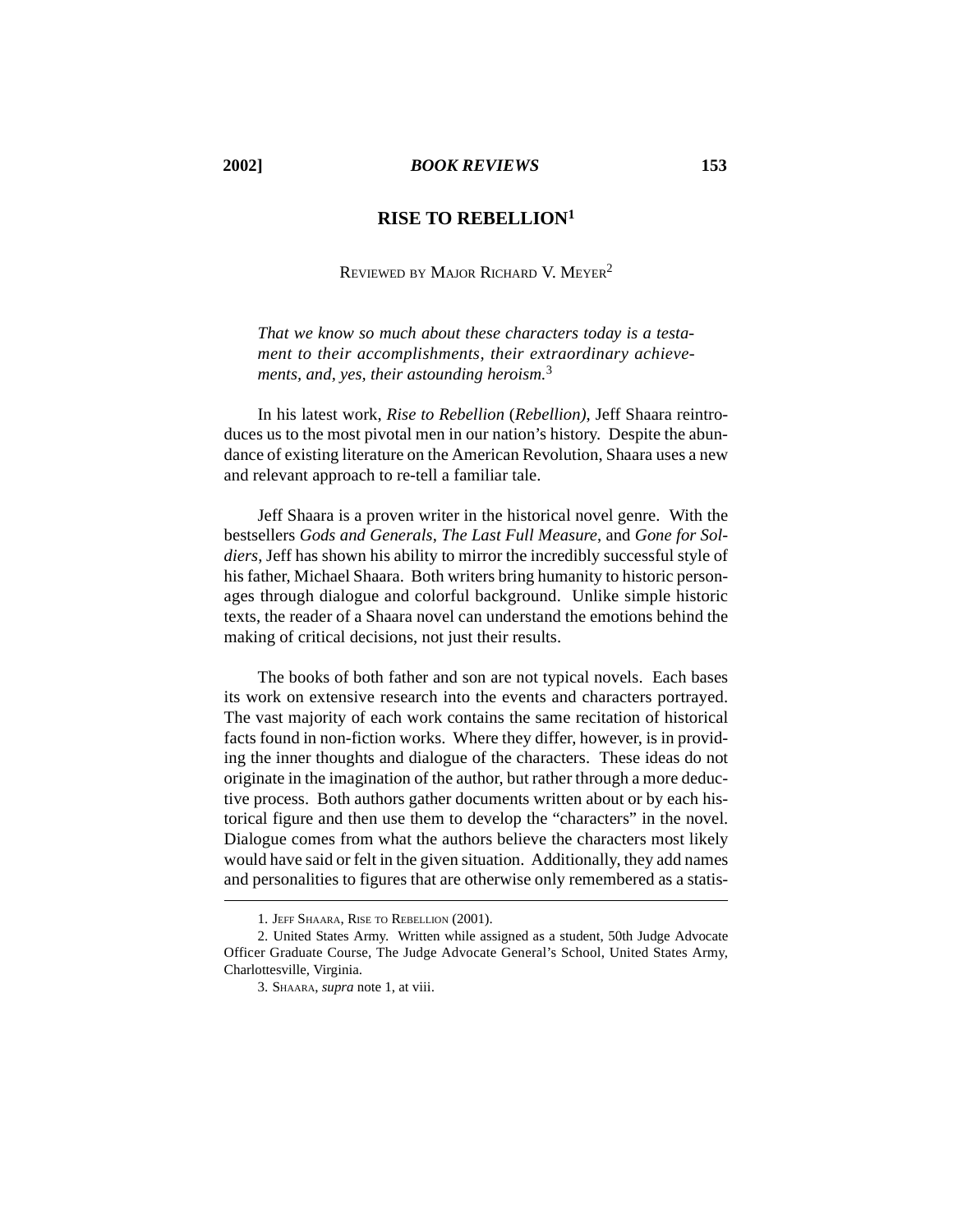tic. An excellent example of this is the character of Private Hugh White in *Rise to Rebellion*.

In the opening scene of *Rebellion*, we meet Private White, a British Regular standing sentry duty at the Boston Custom House on 5 March 1770 in the face of colonial protests. Shaara goes beyond the limitations of non-fiction by detailing the soldier's thoughts.4 By doing so, the reader can better understand the profound confusion of this young man. The passage also shows how little the profession at arms has changed in the last two centuries. Then, like now, the peacekeeping soldier feels daunted by a mission that is totally alien to his war-fighter training. As Shaara describes the scene, you can feel Private White's fear mount as the locals become more and more unruly. You can experience the unasked question that must have been pounding through the soldier's brain: "Why me?" White is never mentioned after the first chapter, and yet the reader remembers the fear and confusion of the British soldier and incorporates it into the events that follow. Private White is the first of many well-developed characters that Shaara introduces to the reader. With White, Shaara does an excellent job of convincing the reader to always remember the effects on the pawns when we follow the actions of the power brokers throughout the rest of the book.

History buffs will recognize the date above as the night of the famous Boston Massacre, the night British troops fired upon colonial protestors. Shaara, like many historians, identifies this event as the catalyst that started the snowball rolling down the path to all-out rebellion. He shows, as many suspect, this as a staged event, planned and carried out by radicals seeking exactly this type of catalyst. Second, he uses the event to introduce the most prevailing theme of the book, John Adams's love of the law and search for justice.

In the second chapter we meet Adams, a colonial lawyer still relatively dedicated to the British crown. He witnesses the aftermath of the massacre, and having no political agenda, feels only a great sadness at the tragedy. Despite his close personal ties to the radicals (his cousin Sam Adams is a ringleader), Adams makes the difficult and unpopular choice to defend the commander of the British<sup>5</sup> charged with ordering his soldiers to fire on unarmed civilians without provocation. In a courtroom drama, despite the perjury of several government witnesses supporting the

<sup>4.</sup> *Id.* at 4.

<sup>5.</sup> Captain Thomas Preston.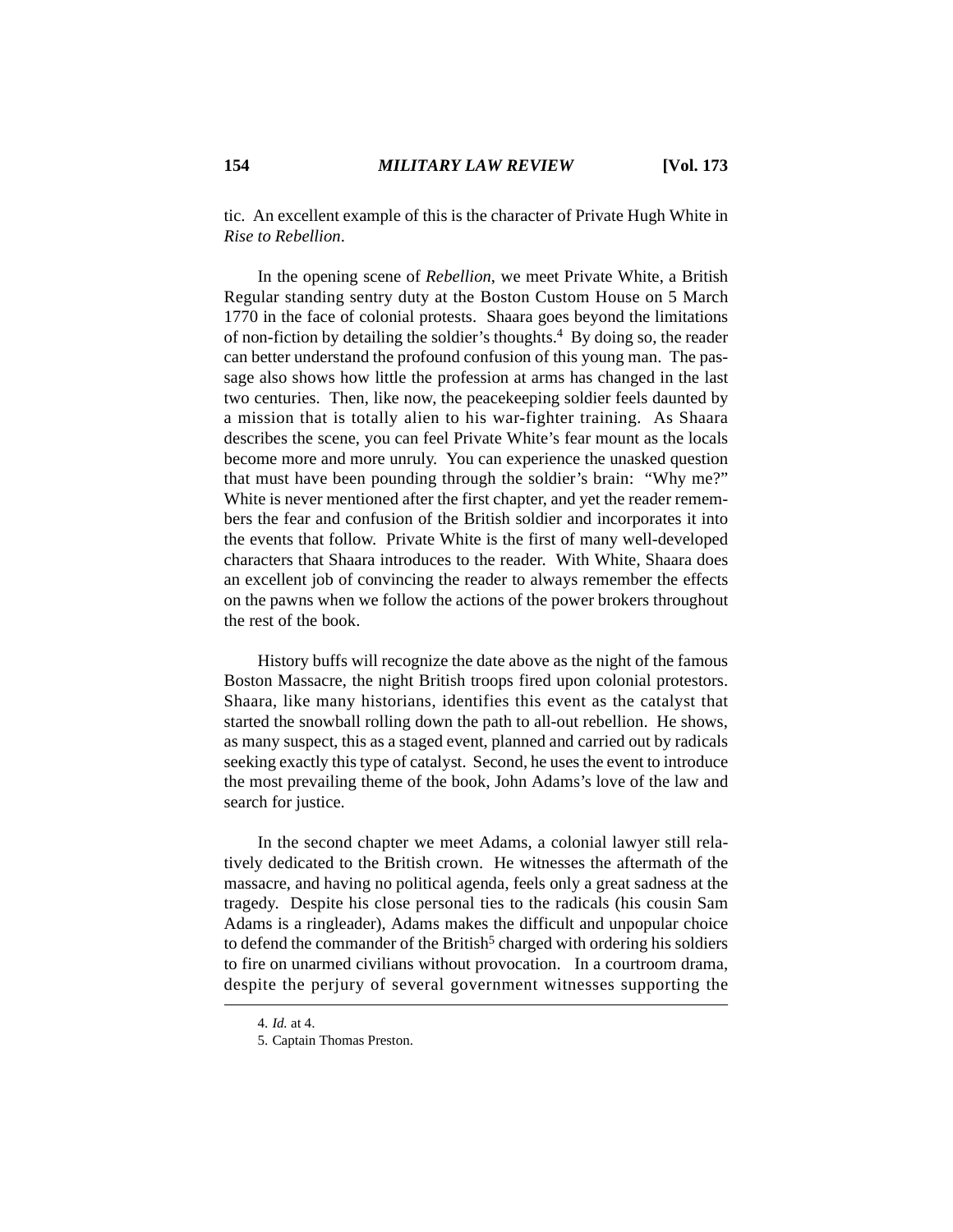charges, Adams is able to successfully defend his client by finding an honest witness from among the radicals.<sup>6</sup> This is an example of Shaara's dedication to account historic events accurately. The testimony of the witnesses, including the critical defense witness, Richard Palmes, is almost verbatim from the official court transcripts.<sup>7</sup> Shaara uses this case to solidly introduce the character of Adams so that the reader can watch as Adams is slowly transformed from pacifist and semi-loyalist to raging revolutionary by his quest for justice.

Shaara may be the first author to effectively show the critical role of the legal system in the fermentation of the colonial rebellion. After Adams's client is acquitted, Shaara moves to June 1772 for the next critical legal event, the burning of the schooner *Gaspee* by Connecticut colonists.

The burning of the *Gaspee* was a minor incident but for the over-reaction of the British government. Ignoring the colonial judicial system, the crown sent English investigators to find the perpetrators and bring them to England for trial. This investigation failed, as Shaara implies any outside investigation would in this situation. Rather than a search for truth and justice, the investigation was perceived as a "colonials versus intruders" confrontation,<sup>8</sup> and thus colonial witnesses would not come forward. Shaara explains, but does not justify, the acts of the colonists, and even implies that they would probably have received just punishment at the hands of other colonists. When the British reacted to the failed *Gaspee* investigation by pulling control of the colonial judiciary back to the crown, Shaara portrays Adams as filled with righteous indignation. The reader can understand Adams's fury when the American judicial system is punished for the *Gaspee* incident after never being given the opportunity to deal with it.<sup>9</sup> Shaara artfully reminds us that this is the same judicial system that Adams struggled to protect the integrity of, at great personal expense, in the Massacre trial. It is also through the *Gaspee* incident that Shaara introduces a second theme of his book: the rebellion was a direct result of British arrogance and ignorance.

Through the characters of Lieutenant General Thomas Gage and Massachusetts Governor Thomas Hutchinson, Shaara portrays the British government as a frustrated parent dealing with an unruly teenager. While both

<sup>6.</sup> SHAARA, *supra* note 1, at 47-54.

<sup>7.</sup> WHEELER BECKER, THE AMERICAN PAST (1990).

<sup>8.</sup> SHAARA, *supra* note 1, at 88.

<sup>9.</sup> *Id.*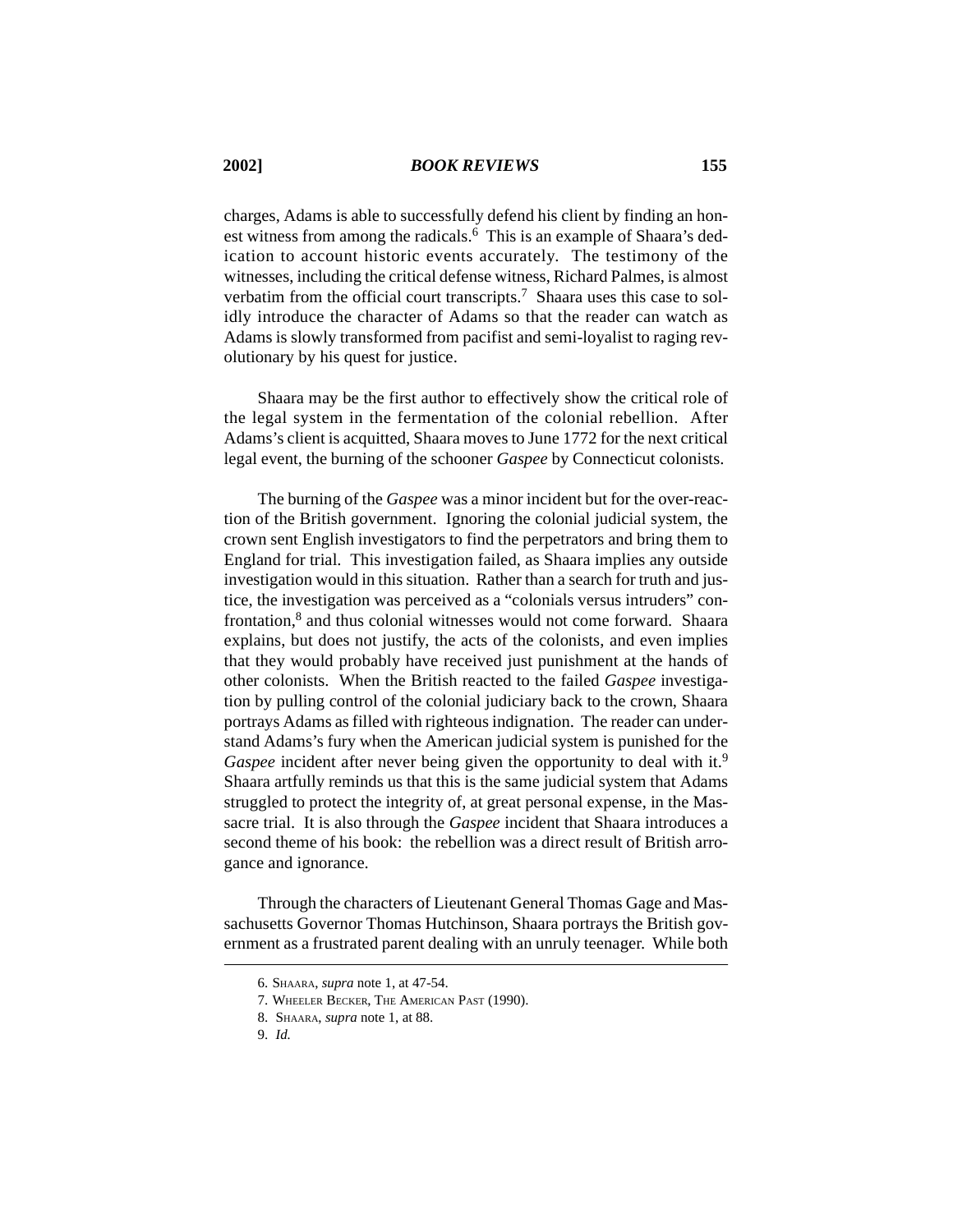Gage and Hutchinson have close ties to the colonies, (Hutchinson is American born, and Gage is married to an American), both fail to soften the British heavy-handed dealings with the colonies. Rather than serve as educator, teaching the nobility about the differences and idiosyncrasies of American culture, Hutchinson falls into a battle of wills with the rebels<sup>10</sup> that, like any poor parent insecure in his role, Hutchinson is destined to lose. As a result, Hutchinson loses the necessary respect a leader must have to be effective.

It is through the character of Benjamin Franklin that Shaara develops his theme on British arrogance on the opposite side of the Atlantic. He first takes the reader along on Franklin's trip to Ireland. On this trip, Franklin sees the pervasive "Let them eat cake" mentality of the British nobility towards Irish peasants and house servants. Shaara uses Franklin to show how much the colonies have grown away from their English roots, primarily in the respect for the role of the common man. Next, he portrays a nobility publicly outraged that Franklin would invade the privacy of another's mail, while this same nobility glibly reviews each and every piece of Franklin's personal correspondence. Franklin, who consistently receives mail with the seal broken, acquires the personal correspondence of Governor Hutchison from the estate of a deceased English gentleman. Franklin covertly provides these letters to the patriots in the colonies, who publish them. Franklin's time in England climaxes with his personal humiliation, as a result of this breach of privacy, at the hands of the British lords in front of parliament in a riveting scene. In it, you see a dramatic role reversal, as Franklin becomes parental, and the nobility becomes the unruly and petulant children.<sup>11</sup> The dialogue of the British contains the whiny, affronted air one would expect from a toddler, while Franklin calmly sits, patiently listening and maintaining personal decorum despite the attacks.

The Ben Franklin character is also evidence that Shaara has held true to his stated ideals. In the introduction, Shaara discussed his goal to show the founding fathers as realistically as possible. He wanted to avoid both the historical deference they had received and the nouveau approach of emphasizing only the sensational and shameful. Shaara shows both Franklin's strengths as a gifted statesmen and scholar, and weaknesses in his personal life. The interplay between Franklin and his loyalist governor son was profound. The reader was left to decide who possessed the greater

<sup>10.</sup> *Id.* at 104.

<sup>11.</sup> *Id.* at 238.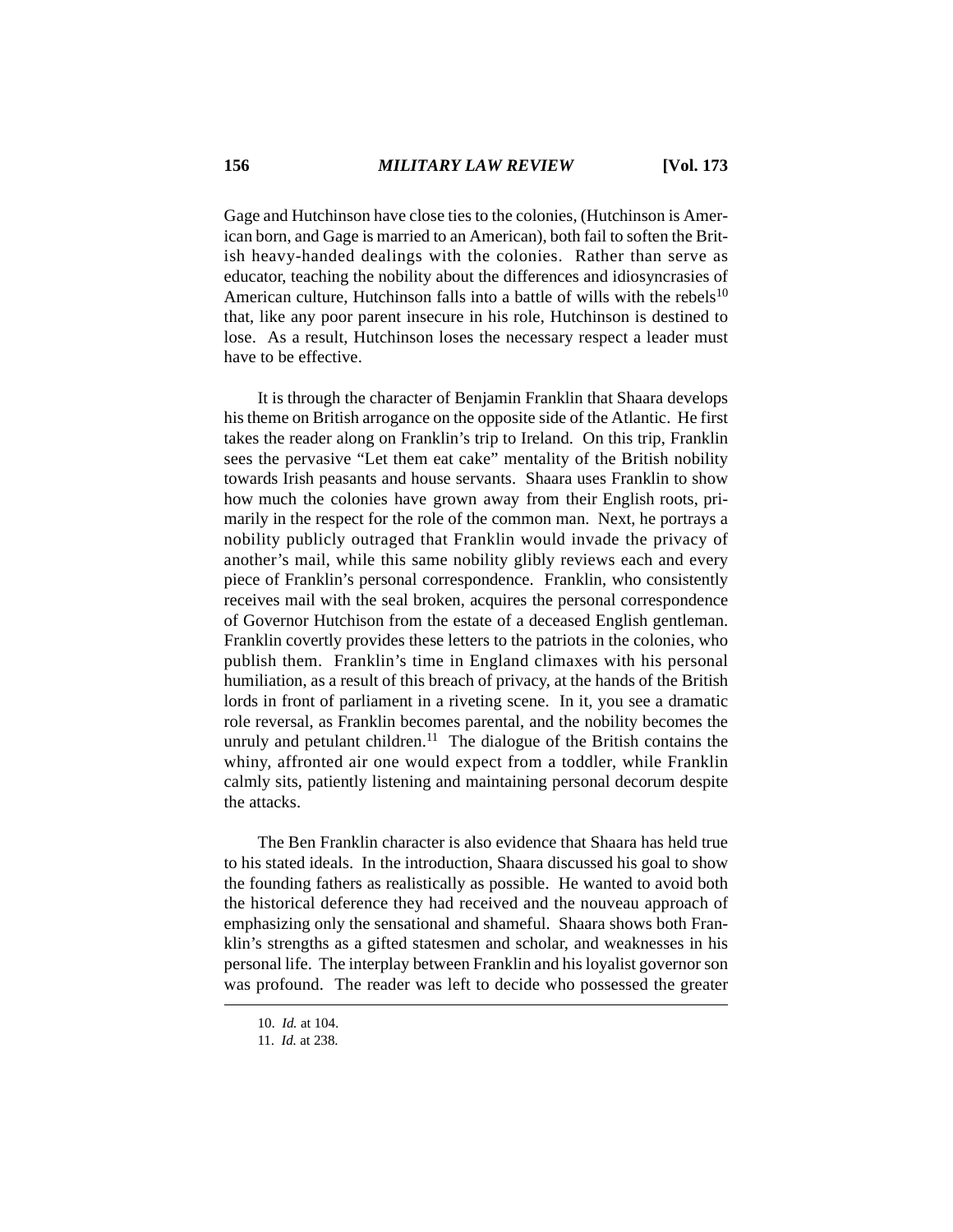fault in their relationship. Shaara did an excellent job of showing the humanity of all his characters without sensationally tarnishing their heroic acts.

The third theme of this novel is the battle of John Adams versus Sam Adams to control the soul of the rebellion. On the one hand is John Adams, the lawyer dedicated to achieving justice, who looks at rebellion as a last resort to achieve that goal. On the other is his cousin, Sam Adams, an opportunist and conspirator, for whom independence is the only goal. At the beginning they are almost at odds with one another, with John Adams stealing much of the thunder from the Massacre by his decision to defend the British officer. After the *Gaspee* incident, John Adams reluctantly allies himself with Sam in order to protect the law he so loves.12 By the end of the novel, it is John Adams who has become more of the firebrand at the Continental Congress, now virtually espoused to Sam in all issues. However, despite the transition, Shaara is careful to show that John Adams's motivation never changes. His quest remains justice, but he becomes more radical as his belief in the goodness of the British government fades to nothingness.

*Rebellion* also contains the battlefield drama that readers have come to expect from all the Shaara family works. With characters like George Washington and Joseph Warren, Shaara takes the reader through the battles of Lexington/Concord, Bunker (Breed's) Hill, and Dorchester Heights. Also through Washington, he explores the struggles of a commander forced into an unfamiliar command, with a staff of mostly strangers and with no clear mission. While each battle was clearly presented and obviously pivotal to history, readers may be surprised to find themselves considering the battles as secondary events. One gift from *Rebellion* is that the reader will grow to understand how the revolution was fought more in the streets, meeting houses, and bars of cities like Philadelphia, Boston, Charleston, and New York than on any battlefield.

While most readers have heard of *Common Sense*, and know that Thomas Paine wrote it, few have probably ever read the document or understood the immensity of its impact. Shaara shows how *Common Sense* educated the masses in the philosophy of the revolution and caused them to accept the new paradigm of individual rights. Through the character of Adams, Shaara showed how the act of questioning the divine right of kings, a concept that has become the birthright of every American, was

<sup>12.</sup> *Id.* at 94.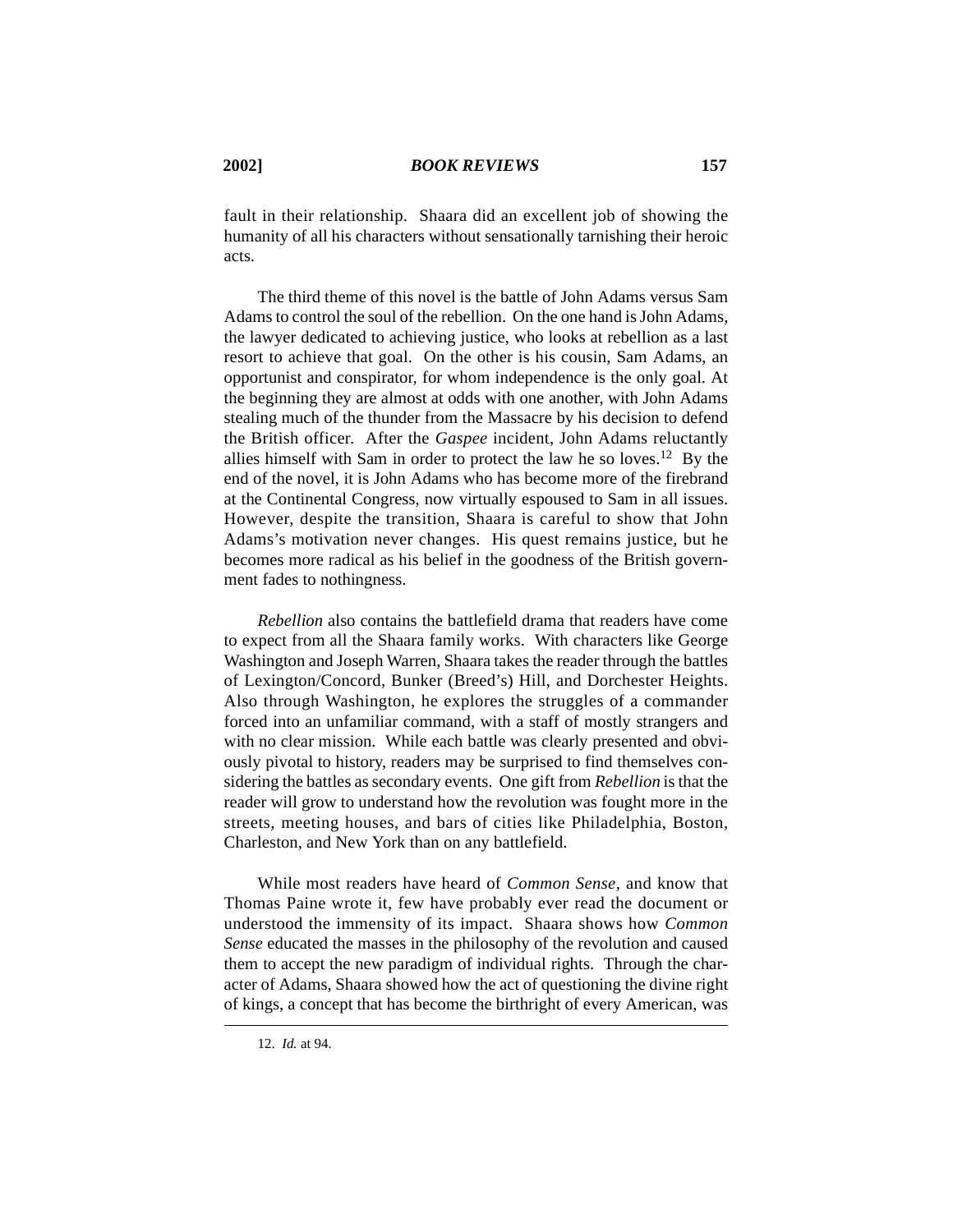incomprehensible at that time. John Adams's transition is further shown by his reaction to the pamphlet. By 1775, he praised the words of Paine, while in 1770, he would have thought them heretical.

The final quarter of the book discusses much of the interplay of the continental congresses. The John Adams transformation is complete, and he is the firebrand the rebels rally around when discussing independence. Shaara uses the Continental Congress to illustrate that even when independence had become the clear goal, the means remained far more important than the end. As always, Adams (and most of the subsequent signers) was dedicated to doing moral and ethical right. Even after open hostilities, the majority of the Continental Congress still favored a peaceful re-unification with Britain. The book then closes with the Declaration of Independence. It is the final scene, however, that holds another profound lesson for many readers.

The book's audience may have read about the importance of the Declaration of Independence to Washington and his men, and simply accepted it as fact, without ever truly understanding why. Shaara examines it from a soldier's perspective.13 For months these soldiers had been away from home, fighting an enemy that was stronger, better trained, and better armed. And yet, after the Declaration of Independence they gained something the British troops never had the entire war: they now had a defined goal. Giving a soldier a clear mission has always been the first step to achieving victory.

The greatest strength of this novel is clearly its character development. From the tangential characters, like Private White, to the pivotal leaders, like John Adams, the reader is able to see into the minds and hearts of each person. In addition to John Adams, the characters of Benjamin Franklin, Lieutenant General Thomas Gage, Governor Thomas Hutchinson, and General George Washington were especially well developed. Shaara developed characters less with dialogue, as many writers do, and more with commentary on their personal thoughts. This is a result of Shaara's goal to keep all quotations accurate.<sup>14</sup> The character of Samuel Adams is the exception to otherwise excellent character development.

While the novel clearly focuses on John Adams and his role in the revolution, it does so at the expense of Sam Adams. Despite the constant

<sup>13.</sup> *Id.* at 476.

<sup>14.</sup> *Id.* at vii.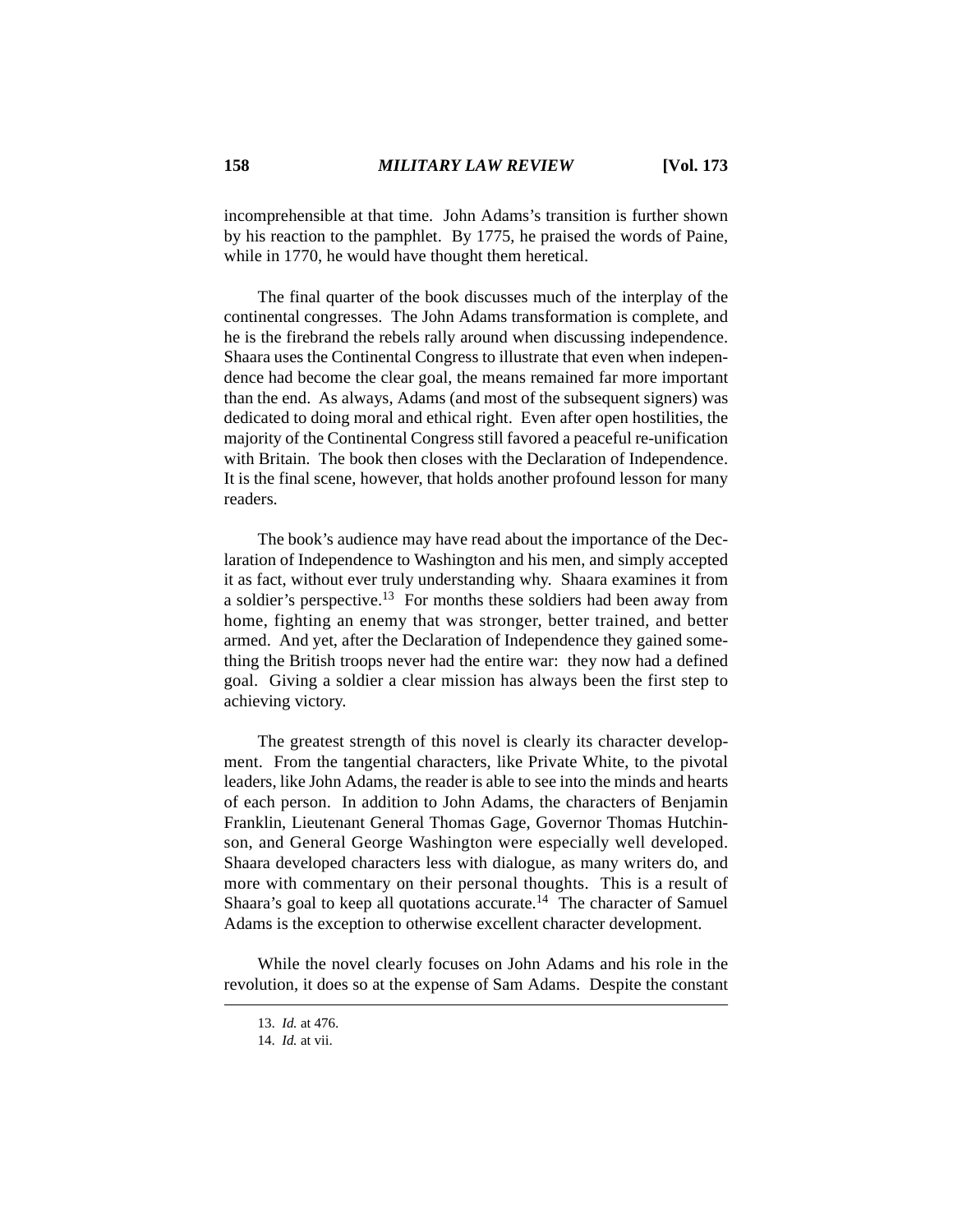reappearance of Sam Adams throughout the story, the reader never learns more about his inner thoughts and emotions. The reader is left with an over-simplistic perception that Sam Adams was an amoral activist for whom revolution was a goal in and of itself. Shaara fails to explain Sam Adams's ardent fervor.

Another great strength of *Rebellion* is the historical accuracy shared by all Shaara novels. The amount of research Shaara put into this work will be obvious to any reader motivated by *Rebellion* to learn more about this historical era. Despite restricting most of the plot and dialogue to conform to actual history, Shaara ensures that the flow and message of the novel do not suffer.

*Rebellion* is an excellent book for judge advocates desiring to learn more about the role of a dedicated attorney, John Adams, in the formation of our nation. In addition, it gives a soldier-lawyer rare insight into the hearts and minds of soldiers on both sides of the conflict. From Private White to Generals Gage and Washington, *Rebellion* shows how critical a clear mission is to all levels of soldiers.

Shaara wrote *Rebellion* to demonstrate that the underlying themes of the revolution are still relevant to the United States today. The author's unstated advice is to remember the ignorance and arrogance that led to Britain's downfall as the premier world power, and to remember how motivating perceived injustice may be. The British learned, to their loss, that they did not hold a sole and proprietary interest in the concept of justice. The lessons of the Revolution serve as sage advice as the United States currently struggles with her own potential *Gaspee*, the World Trade Center and Pentagon terrorist's attacks. Granted, these tragedies are infinitely more serious than the *Gaspee* attack, but like that incident was for the British, America's reaction will be far more important in the annals of history.

*Rise to Rebellion* opens new windows into the souls and events that led to the age of revolution in the United States. There is a promised sequel to cover the second part of the era, and I certainly look forward to it.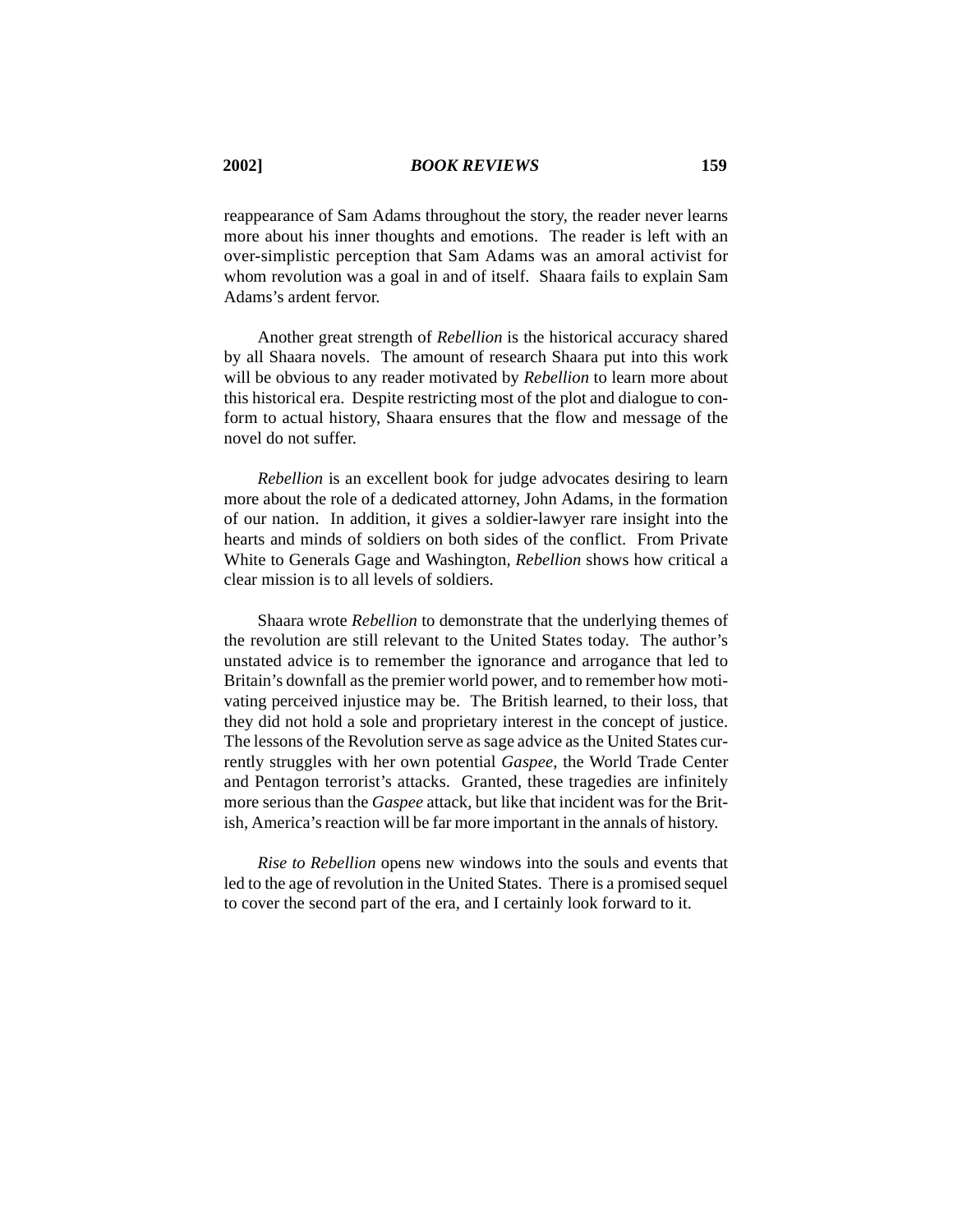# *MARBURY V. MADISON***: THE ORIGINS AND LEGACY OF JUDICIAL REVIEW1**

### REVIEWED BY MAJOR STEPHEN M. SHREWSBURY2

*It is emphatically the province and duty of the judicial department to say what the law is.*<sup>3</sup>

But what *is* the law? That question forms the constant undercurrent that runs throughout William Nelson's well-written and fascinating narrative about the facts and legacy of one of America's most important Supreme Court cases. The case, readily recognized by every student of the law or American history, established the beginning of one of our most important legal principles—the axiom that the Supreme Court has the final word on whether actions by the other federal branches and States complied with the requirements of the Constitution.<sup>4</sup>

This book has two apparent and distinct purposes. On the one hand, the fast-paced and interesting historical review moves through the beginning and development of judicial review. To that end, Nelson quickly establishes his thesis that Chief Justice John Marshall, $5$  in creating judicial

3. Marbury v. Madison, 5 U.S. (1 Cranch) 137, 177 (1803). *Marbury* involved an action by William Marbury and others to seek a writ of mandamus directly from the Supreme Court forcing the new Secretary of State, James Madison, to deliver to them their commissions as justices of the peace. The former President, John Adams, had signed these commissions before leaving office. *See* NELSON, *supra* note 1, at 57.

4. *See* Cooper v. Aaron, 358 U.S. 1, 18 (1958) (citing *Marbury* before stating that "the federal judiciary is supreme in the exposition of the law of the Constitution").

5. 1755-1835; Chief Justice of the United States, 1801-1835. Marshall was born in Fauquier County, Virginia, as the oldest of fifteen children. Marshall married sixteen-yearold Mary Ambler in 1783, following his service with George Washington in the Revolutionary War and admission to the Virginia Bar in 1780. He served in Virginia politics before going to France at the behest of President Adams in 1797. He was elected to the House of Representatives in 1799 before being nominated as Secretary of War and then immediately as Secretary of State, in 1800. Six months later, President Adams nominated Marshall as Chief Justice of the Supreme Court, and he was confirmed unanimously in January 1801. *See* The John Marshall Foundation, *Biography of John Marshall*, *at* www.vba.org/ jmfinfo.htm (last visited July 10, 2002).

<sup>1.</sup> WILLIAM E. NELSON, *Marbury v. Madison*: The Origins and Legacy of Judicial Review (2000).

<sup>2.</sup> Judge Advocate, United States Air Force. Written while assigned as a student, 50th Judge Advocate Officer Graduate Course, The Judge Advocate General's School, United States Army, Charlottesville, Virginia.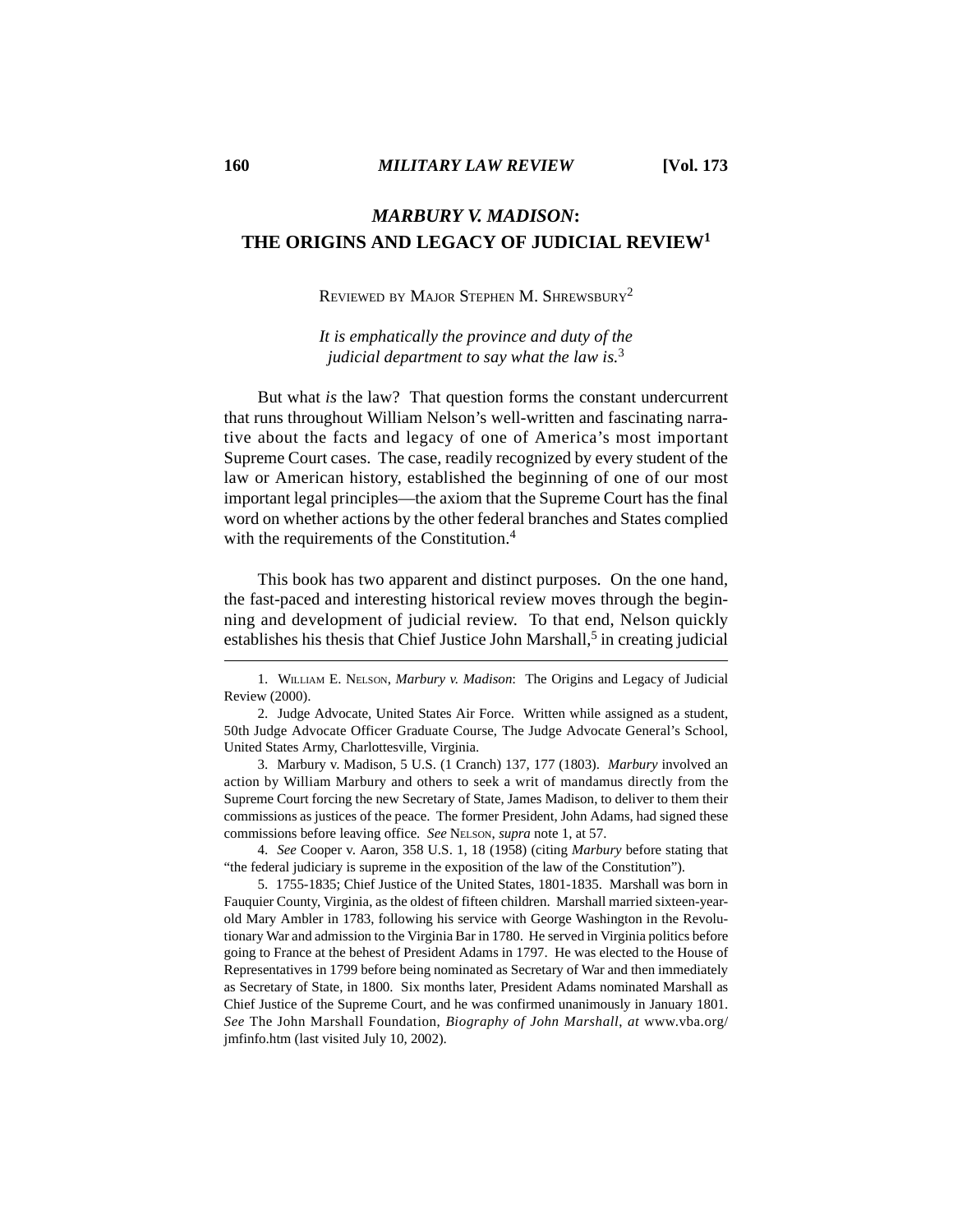review, carefully drew a distinction in *Marbury* between legal and political decision making.6He attempts to explain the case's influence then and now by first drawing the reader into the eighteenth century American world in which John Marshall lived. He then examines the details of *Marbury* and the subsequent spread of the new power of judicial review. According to Nelson, it was a power that evolved from drawing a line "between the legal and political—between those matters on which all Americans agreed and which were fixed and immutable and those matters which were subject to fluctuation and change through democratic politics," to the power of today's courts to make policy choices.7

But underlying this entire historical discussion is the book's second purpose—Nelson's use of *Marbury* as a foundation of support for judicial activism. Glimpses of this underlying theme appear throughout the book, but do not become clear until the last chapter. Eventually, the reader learns that, in Nelson's view, the power of today's courts to make policy choices is well deserved because "[o]nly judges are sufficiently insulated from majority prejudices to be trusted."8 To support his reasoning, Nelson posits that in early American society, judges and juries said what the law was by following the "consensus" views of society. Consequently, today's judges should use the same standard of lawmaking as they make policy choices based on societal consensus.

Of course, the source of that consensus is very different today, but that is not the issue. What is important is the idea that judges say what the law is based on societal consensus—a standard used then, and one that should be used today. After all, as Nelson explains, John Marshall himself relied on consensus in deciding part of the *Marbury* opinion when he found "that Marbury had a right to his commission because, by a consensus of American lawyers, a commission for office was a property right and because, by the consensus of the American people, property was a fundamental, legal right that trumped the political will of the popular majority."9 Whether the reader ultimately agrees with the author's use of *Marbury* to sustain his enthusiastic support of judicial activism by courts today, he succeeds in helping the reader understand some of the reasons why courts slowly

<sup>6.</sup> *See* NELSON, *supra* note 1, at 8.

<sup>7.</sup> *Id*.

<sup>8.</sup> *Id*. at 124.

<sup>9.</sup> *Id*. at 119. Marshall opined that Marbury's commission, as evidence of his appointment, was his property and, therefore, the appointment vested him with legal rights that the law protected under the Constitution. *See id.* at 55-62.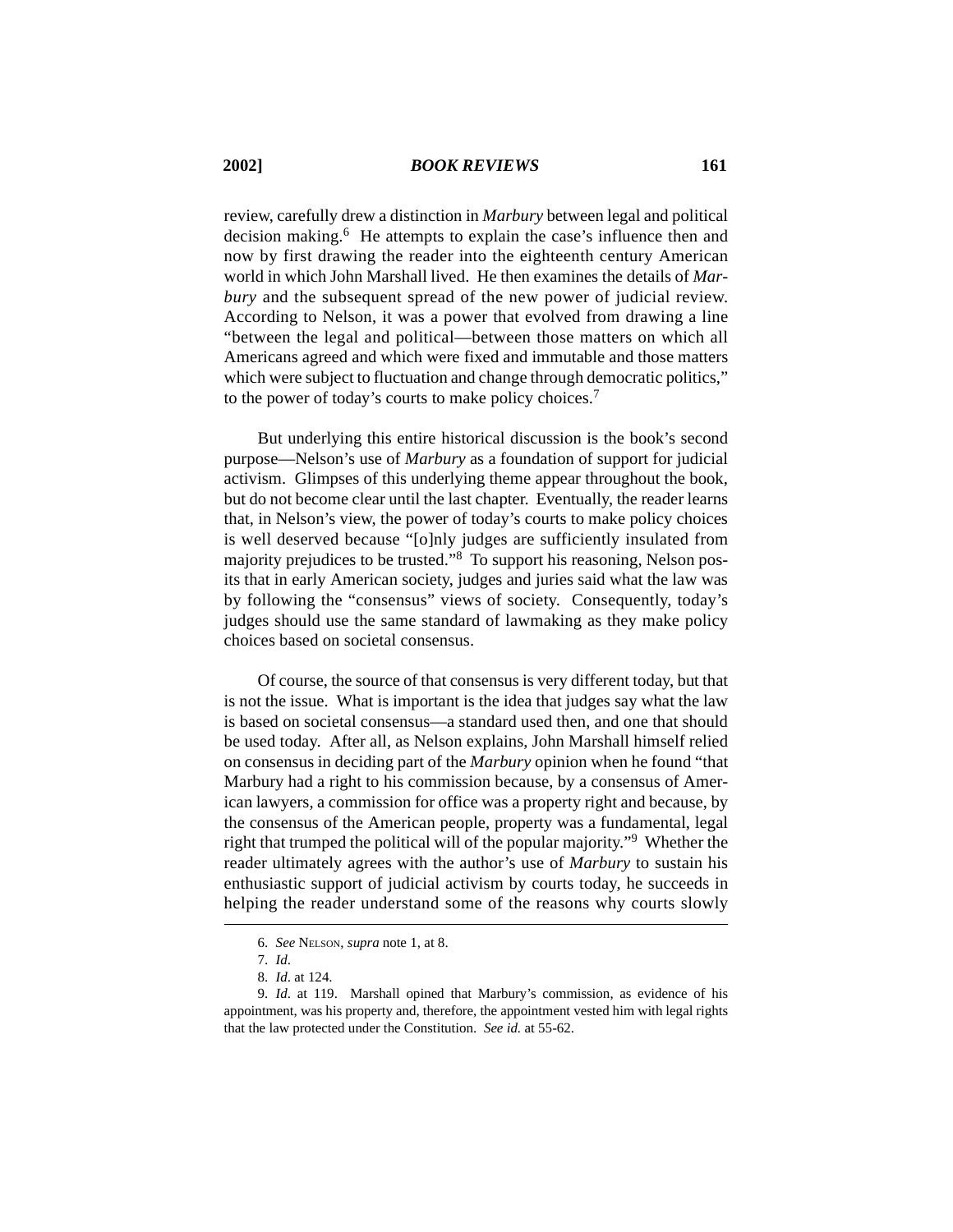evolved from strictly limited judicial review to today's unabashed making of political policy choices.

Nonetheless, long before the book reveals Nelson's viewpoints on the proper role of the judiciary today, it moves in whirlwind fashion as a fascinating historical review, in which the reader is first carried back into pre-American colonial history. To help give the book its flowing style, Nelson uses a bibliographic essay instead of endnotes, which may be difficult for the reader seeking more in-depth discussion of source material. Yet, with a view to establishing American life in the colonies as an important foundation to the coming doctrine of judicial review, Nelson deftly draws the reader's attention to various aspects of colonial life that provided the floor upon which the founding fathers built our constitutional republic.

It was within this world that John Marshall grew and lived. The historical portion of the book is by far the most interesting as Nelson adeptly paints a backdrop for the development of judicial review. He discusses the ties between the social and legal development of eighteenth and nineteenth century America based on societal consensus, and he explores John Marshall's life before the *Marbury* decision.

From where did consensus in early American society arise? According to Nelson, the social structure of the mid-eighteenth century British North America was rooted in localities. The courts and government were not thought of as institutions for policy change—no one really thought things could change. Life went on as usual, and "[n]o one in government needed to make choices about the direction that law, government, and the society ought to take."<sup>10</sup> Thus, in American society during that period, law was determined by juries, which had the power to ignore the instructions of judges and make whatever decisions they wished. "[T]he law-finding power of juries suggest[ed] ineluctably that jurors came to court with shared preconceptions about the substance of the  $law$ ."<sup>11</sup> Thus, if juries "mirrored the ... landholding ... population," then "perhaps a body of shared ideas about law permeated a large segment of the population."12 In

<sup>10.</sup> *Id*. at 15.

<sup>11.</sup> *Id.* at 21.

<sup>12.</sup> *Id.* at 22.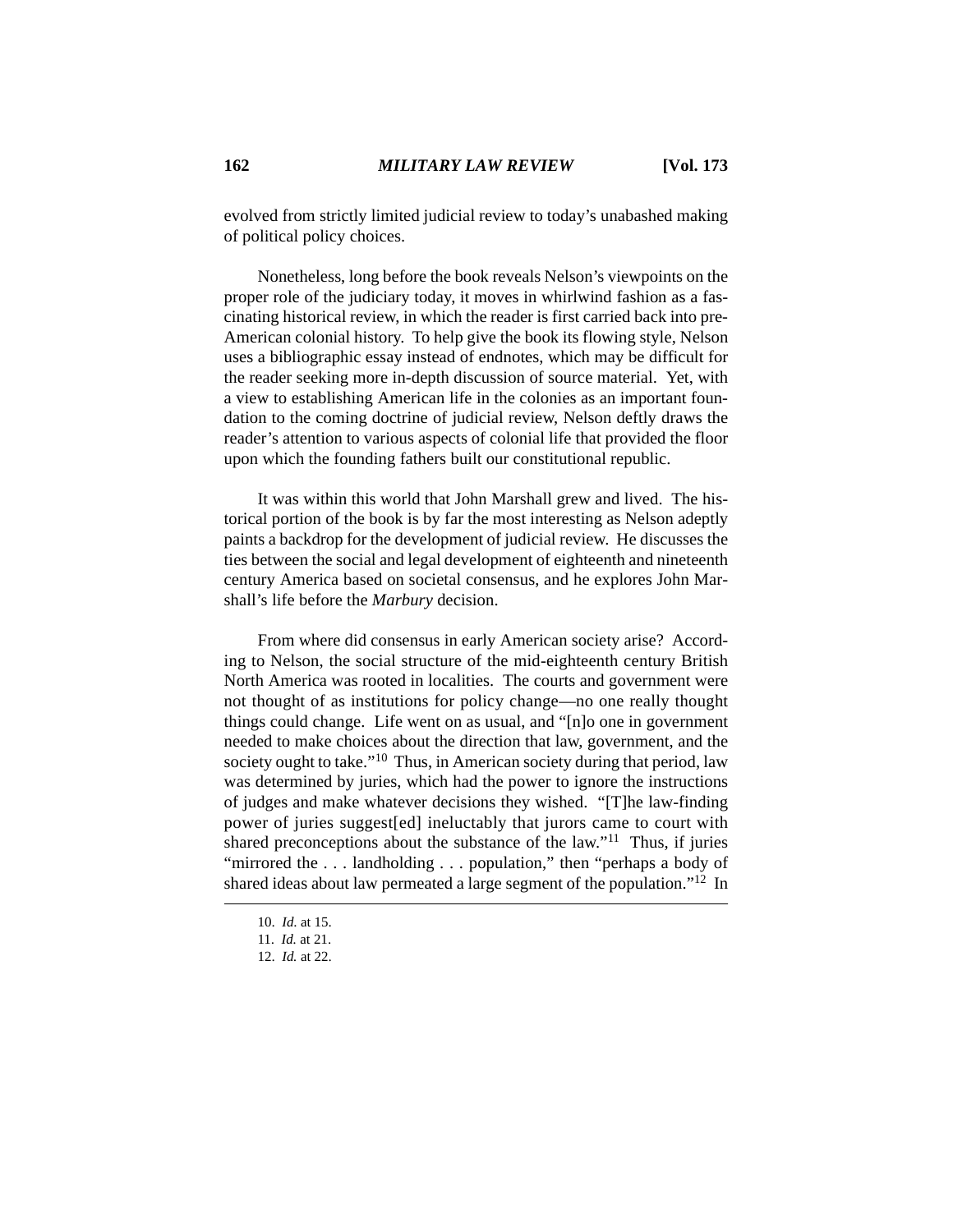sum, the "consensus style of government was known to most mid-eighteenth-century white, male Americans on a routine, day-to-day basis."<sup>13</sup>

Having provided a basis for consensus-style lawmaking in American colonial history, Nelson states that consensus-style government became "unhinged" at the end of the French and Indian War as the revolutionary struggle split communities as they identified with the Tories or patriots.<sup>14</sup> In the early 1790s, the line between believers in popular sovereignty and believers in supreme fixed principles was plainly drawn, pitting the will of the people against fixed principles of law.15 The Republicans feared that the "Federalists would subvert republican liberties and rule autocratically."16 The Federalists feared that the "conferral of power upon Republicans would subvert morality and lead to violence and anarchy."17

With that background, Nelson begins the most fascinating chapters of the book, detailing the life of John Marshall and his *Marbury* decision. It is through understanding John Marshall's development into a man of consensus that the reader begins to understand what motivated the man who would change the course of American judicial history. Marshall came from a shared common ancestry with Thomas Jefferson and other Virginia families. Having served in the Continental Army under George Washington for four years, including at Valley Forge, he became a committed nationalist and a consensus builder.<sup>18</sup> As a spokesman for the Federalist forces during the Constitutional Convention, he was in charge of designing the judiciary article.

Known as a party moderate, Marshall won a seat in Congress as one of the few Federalists from the South, partly because he opposed the Alien and Sedition Act.<sup>19</sup> Marshall was extremely loyal to President Adams, and though he greatly distrusted Jefferson, he remained neutral during the Jefferson-Burr election contest.20 Marshall became Chief Justice less than one month before that election, with the Jeffersonian Republicans supporting Marshall because of his moderate stand and rebellion against party dis-

<sup>13.</sup> *Id.* at 27.

<sup>14.</sup> *Id*. at 28-30.

<sup>15.</sup> *Id*. at 37.

<sup>16.</sup> *Id*. at 39.

<sup>17.</sup> *Id*.

<sup>18.</sup> *Id*. at 42-43.

<sup>19.</sup> The Federalists had supported the Act, which made newspaper criticism of the Adams administration a criminal offense. *See id.* at 46.

<sup>20.</sup> *Id.* at 49-50.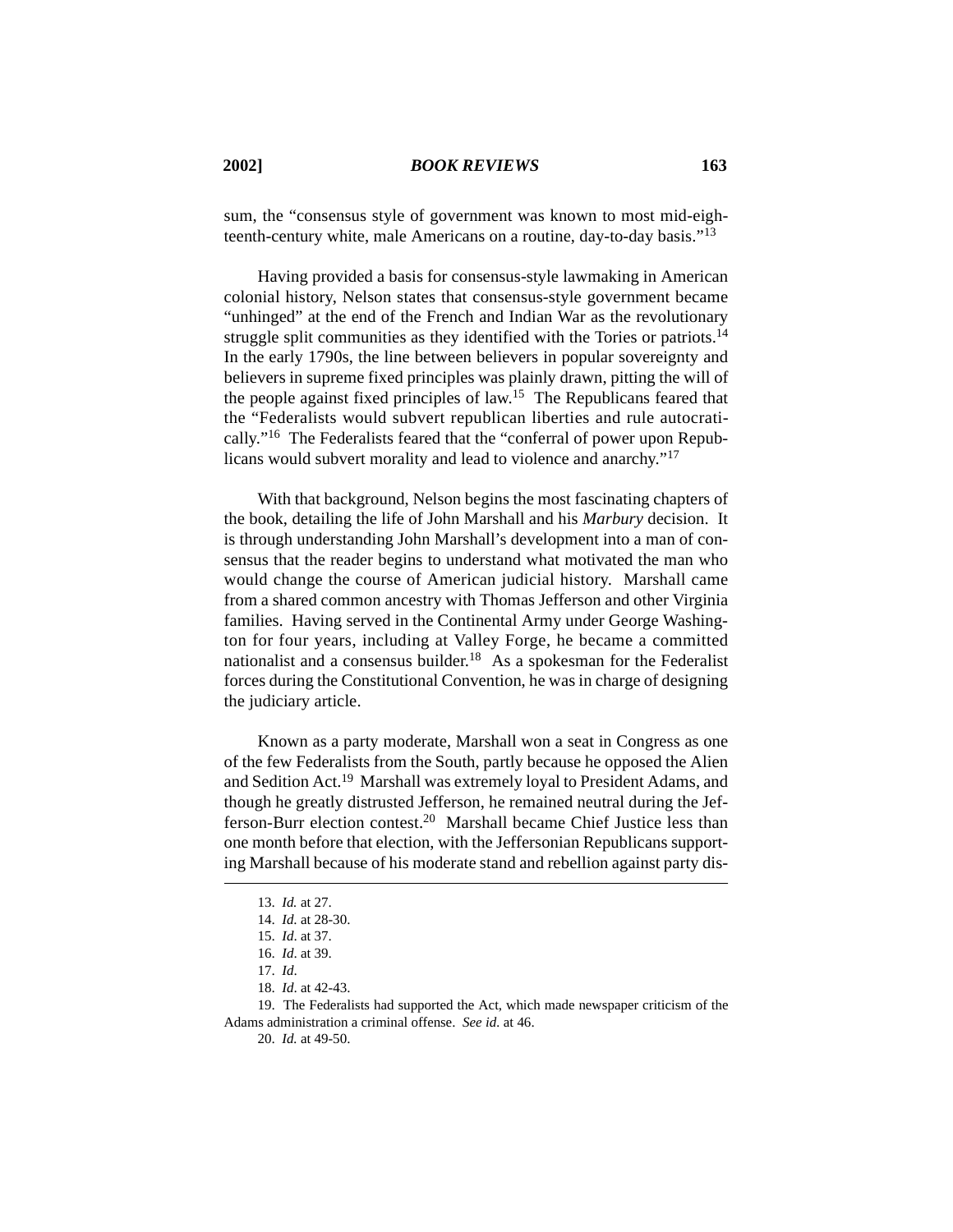cipline. Thus, Marshall came to mutual respect with Jefferson, and despite the bitter fight over the change of power from the Federalists to the Republicans, was "no fanatic."21

With Marshall's world fresh in the reader's mind, Nelson explains the tightrope Marshall walked in his brilliant *Marbury* opinion. It was a decision neither the Federalists nor Republicans could criticize, but which, at the same time, established judicial review by the Supreme Court as a fundamental principle. Marshall exercised and solidified the Court's new power just a few days later in *Stuart v. Laird*<sup>22</sup> by striking down an Act of Congress for the first time.

Here the book moves as a fast-paced historical review. The lame duck Congress during the end of President Adams's term of office passed the Judiciary Act of 1801, greatly expanding the size and power of federal courts. This Act upset the compromises that had been reached in designing the Sixth and Seventh Amendments.<sup>23</sup> The anti-Federalists designed these amendments to the Bill of Rights because they were aware of the fact- and law-finding powers of juries,<sup>24</sup> and they feared such powers would be transferred to federal judges. This would "weaken the power of the states to nullify federal policy."<sup>25</sup> Thus, the new Congress quickly passed the Judiciary Act of 1802, repealing the 1801 Act. Soon after, new Chief Justice Marshall was faced with two cases that, if decided incorrectly, would create a Supreme Court that the newly elected Jefferson feared.26

Nelson convincingly asserts his thesis that John Marshall carefully drew a distinction between legal and political decision making—a distinction that runs throughout the *Marbury* opinion.27 Marshall, the consensus

<sup>21.</sup> *Id.* at 53.

<sup>22. 5</sup> U.S. (1 Cranch) 299 (1803).

<sup>23.</sup> NELSON, *supra* note 1, at 57. Among other important protections, the Sixth Amendment guarantees a right to a jury trial in criminal cases and the right to have the jury drawn from the district where the crime occurred. The Seventh Amendment guarantees a right to a jury trial in civil cases involving amounts greater than \$20, and it guarantees that no fact tried by a jury could be "re-examined in any Court of the United States, [other] than according to the rules of common law." U.S. CONST. amends. VI, VII.

<sup>24.</sup> *See supra* text accompanying notes 11-13.

<sup>25.</sup> NELSON, *supra* note 1, at 55.

<sup>26.</sup> Marbury v. Madison, 5 U.S. (1 Cranch) 137 (1803); *Stuart*, 5 U.S. (1 Cranch) at 299. Decided differently, Marshall could have allowed Congress to give the Supreme Court powers in the Judiciary Act of 1801 that the Constitution did not allow, that is, original jurisdiction to issue writs of mandamus, as well as the authority to strike down the Judiciary Act. Such a result could have led to a constitutional crisis between Marshall and Jefferson.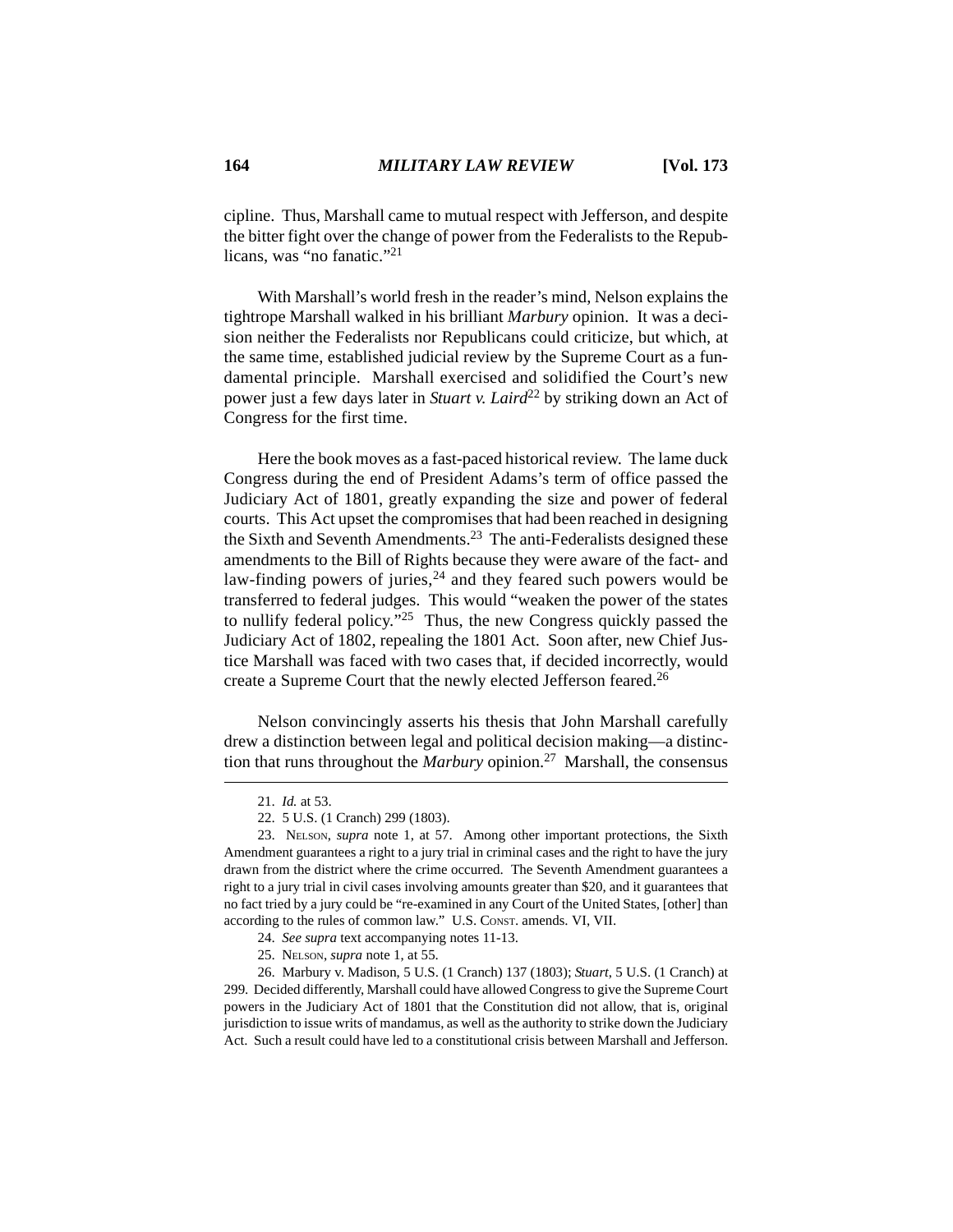builder, compromised in both *Marbury* and *Laird*; courts would protect legal rights, but refrain from adjudicating political questions. In these companion cases, therefore, Marshall tried to balance popular will with legal principle, and he tried to distinguish "between the domain of the law and the domain of politics."28

Nelson is convinced that judicial review took shape because Marshall believed that the principles underlying constitutional government were non-political. In *Marbury*, "the Court evoked the Revolutionary generation's assumption that the people, acting as a unitary body . . . had incorporated basic generally agreed-upon principles of right into their Constitution. The Court thereby reverted to something like the governance by consensus techniques of its eighteenth century predecessors."29 Accordingly, while the *Marbury* decision prevented the courts from engaging in judicial activism, it laid the foundation for future courts to begin the judicial review process. It was a process relatively uncontroversial then, and very different than the social policy making that courts engage in today.<sup>30</sup>

While the book's discussion of the details of *Marbury* is absorbing, its post-*Marbury* historical discussion is too cursory and conclusory. Nelson's underlying focus on his core theme—that courts act based on consensus—eventually relies on *Marbury* as an important basis for his justification of judicial activism today. But getting there is problematic because Nelson begins to discuss post-*Marbury* cases involving judicial invalidation of legislation as cases mainly involving "takings." The reader flounders while trying to understand how these takings cases relate to Nelson's theme. Although the relationship becomes clear later in the book, it gives this section, while historically interesting, a somewhat aimless and dull quality. Once Nelson explains the relevance of the takings cases, the reader wants to return to the previous section with a more intense focus. Accordingly, a few guiding paragraphs, followed by a fuller discussion, may have been helpful.

According to Nelson, judicial review involving judicial invalidation of legislation was rare in the period between *Marbury* and the infamous *Dred Scott*31 case. Courts rarely invalidated significant legislation, except

<sup>27.</sup> *See* NELSON, *supra* note 1, at 8.

<sup>28.</sup> *Id.* at 59.

<sup>29.</sup> *Id.* at 64.

<sup>30.</sup> *See id.* at 75-76.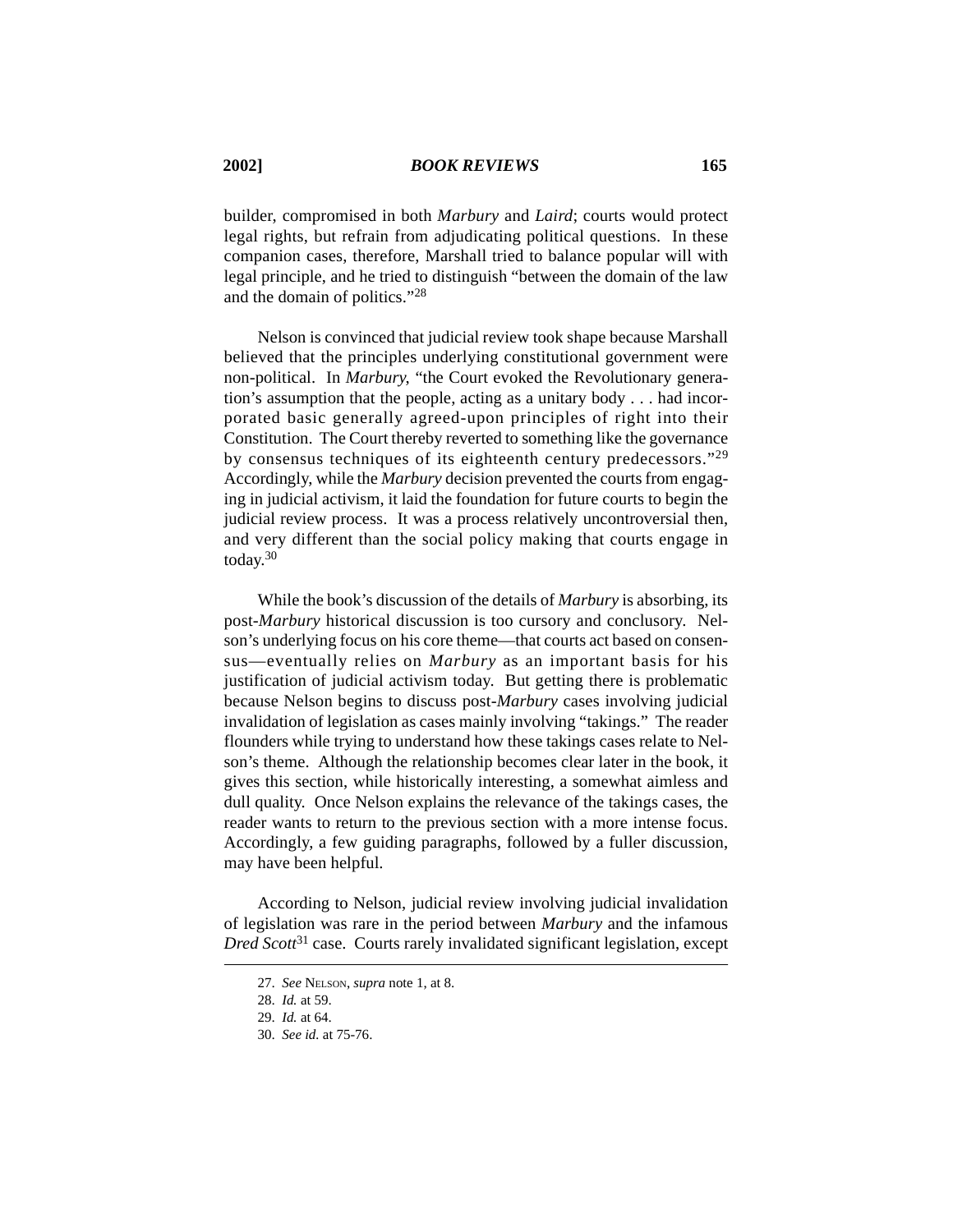in property takings cases. Judicial review was mainly targeted at "the possibility that faithless legislators might betray the trust placed in them by the people,"32 especially with regard to their inherent constitutional right to property. *Dred Scott*, which partially set the stage for the Civil War, focused on the property rights aspects of the case's facts to invalidate the Missouri Compromise.<sup>33</sup> Thus, in the Court, claims of property rights in slaves and economic liberty were pitted against the fundamental liberty notions of human beings. The claim of property rights won the day.<sup>34</sup> Later, this relentless focus on property and economic liberty saw new state "legislative efforts to improve working conditions of laborers founded on the rocks of economic liberty."35

Nonetheless, courts began to see judicial review not as a device for protecting the people against their government, but for protecting minorities against majorities. While rich property owners were the original "minorities" protected through judicial review, judicial protection eventually became "a means for sectional and political minorities or individuals lacking control of the legislative process to obtain reconsideration of the legislature's decisions and overturn the legislature's political judgments<sup>"36</sup>

In this section, the book's second purpose and Nelson's theme fully emerge. The tone of the writing quickly evolves from a historical narration of Nelson's conclusions about *Marbury*'s influence to a forceful advocacy for judicial activism as the only trustworthy means to protect minorities from majoritarian legislators. In Nelson's view, the courts' focus on legal rights, especially in property, changed in the late 1930s because of fear of totalitarian governments and an underlying loss of faith in popular government and institutions of democracy. The focus shifted to support of economically weak groups so they could stand against stronger opponents.<sup>37</sup> Nelson tries to strengthen his position in this section of the book by using

<sup>31.</sup> Scott v. Sanford, 60 U.S. (1 How.) 393 (1856) (commonly called *Dred Scott* after the name of the Petitioner).

<sup>32.</sup> NELSON, *supra* note 1, at 83.

<sup>33.</sup> *Id.* at 88.

<sup>34.</sup> *See Scott*, 60 U.S. at 454 (holding that Dred Scott was not a "citizen" of Missouri in the sense used by the Constitution).

<sup>35.</sup> NELSON, *supra* note 1, at 90.

<sup>36.</sup> *Id.* at 93.

<sup>37.</sup> *Id.* at 99.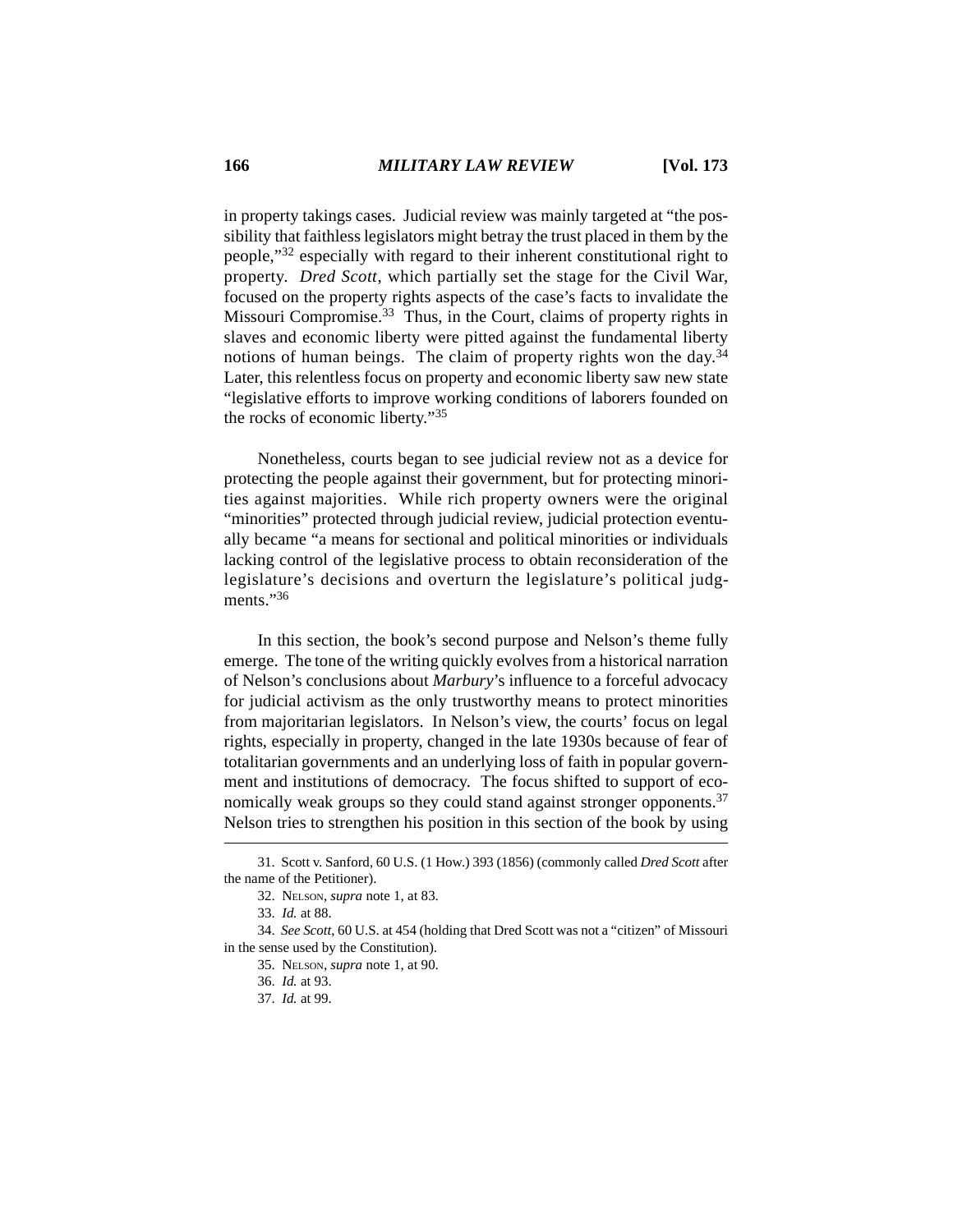a "string of quotations" writing style to make his point, without placing the quotations in any context—a style that was intellectually annoying.38

According to Nelson,

*Our* task is to comprehend the significance for judges and judicial review of this change in the understanding of the essential task of just government . . . . Democratically elected legislators and elected executive officials, who are responsible to popular majorities, cannot be trusted to protect minorities from those majorities. Judges with life tenure can be.<sup>39</sup>

These statements astonish the reader, considering the vast amount of legislation that has been passed protecting various minority groups over the past several decades.<sup>40</sup>

Nelson argues that *Marbury*'s distinction between law and politics still pulls courts to find "legalistic" grounds for its decisions. But, in his view, "the essential task of government [today] is not to establish the will of the majority but to protect the integrity and civil liberties of minorities. Legislative majorities are too self-interested to be trusted with that task."<sup>41</sup> Accordingly, judges must use their ad hoc judgments and intuition about good social policy in the absence of clear rules.42

Without justifying these statements, Nelson moves on to discuss the worldwide spread of judicial review. If Nelson had continued to focus on the historical development aspects of the book, this history would be interesting. Yet, he immerses the reader in his emerging arguments. Consequently, this new historical discussion seems superfluous and breaks the flow of the book.

Fortunately, Nelson returns to his theme in the book's concluding chapter. He cogently details original intent and various other arguments related to judicial activism. Ultimately, he provides better arguments for judicial restraint than judicial activism. Nonetheless, he concludes that Marshall in *Marbury* provided authority to the Supreme Court to "identify

<sup>38.</sup> *See, e.g*., *id.* at 97 (using eight short quotations in a single paragraph).

<sup>39.</sup> *Id.* at 101-02 (emphasis added).

<sup>40.</sup> *See, e.g.*, The Civil Rights Act of 1964, Pub. L. No. 88-352, 78 Stat. 241. This act was part of a series of legislative reforms protecting minority groups.

<sup>41.</sup> NELSON, *supra* note 1, at 103.

<sup>42.</sup> *Id.*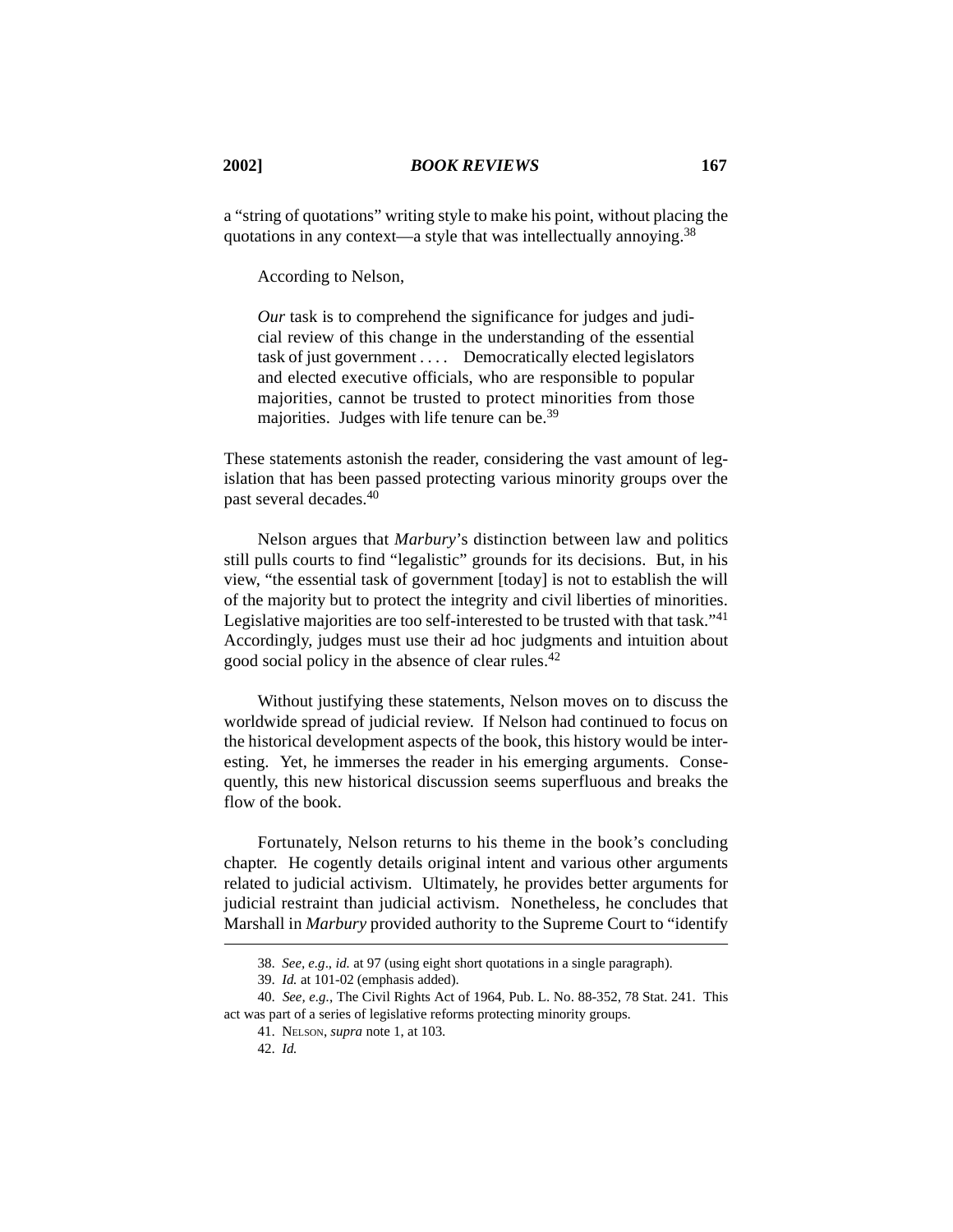and enforce, even against majoritarian legislation, values widely shared by the people as a whole."43 But one is left wondering, what would prevent the majority legislators from enforcing values that the people as a whole share?

In the end, Nelson uses *Marbury* to support his idea of consensusbased judicial decision making. He argues that *Marbury* used consensus in the first part of the opinion, and that is what judges are doing today in articulating the societal consensus against discrimination. For Nelson, such consensus is a second form of "law" relied upon by courts. This consensus, the publicly proclaimed values of which the community agrees, was articulated by juries in the past, but is defined by "societal leaders and the media today."44 Unfortunately, Nelson puts forth this astounding claim of media-created law as a conclusion without nearly enough supporting discussion.

While acknowledging that *Marbury* drew a definitive legal and political line, Nelson concludes that the case supports his views because part of its reasoning was based on societal consensus regarding property rights during the time the Constitution was created. He forcefully opines that only judges can be trusted to implement and protect the majority consensus, which accepts that discrimination is evil and unjust. Whether one agrees or not, this provocative argument ends an excellent book for both the lawyer and non-lawyer alike. The reader is left with a solid understanding of the development of judicial review and an even firmer understanding that—while *Marbury* may stand as the rock upon which rests the judicial power to decide "what the law is"—the ultimate question of "what is the law" remains a matter of considerable dispute.

<sup>43.</sup> *Id*. at 119.

<sup>44.</sup> *Id*. at 122.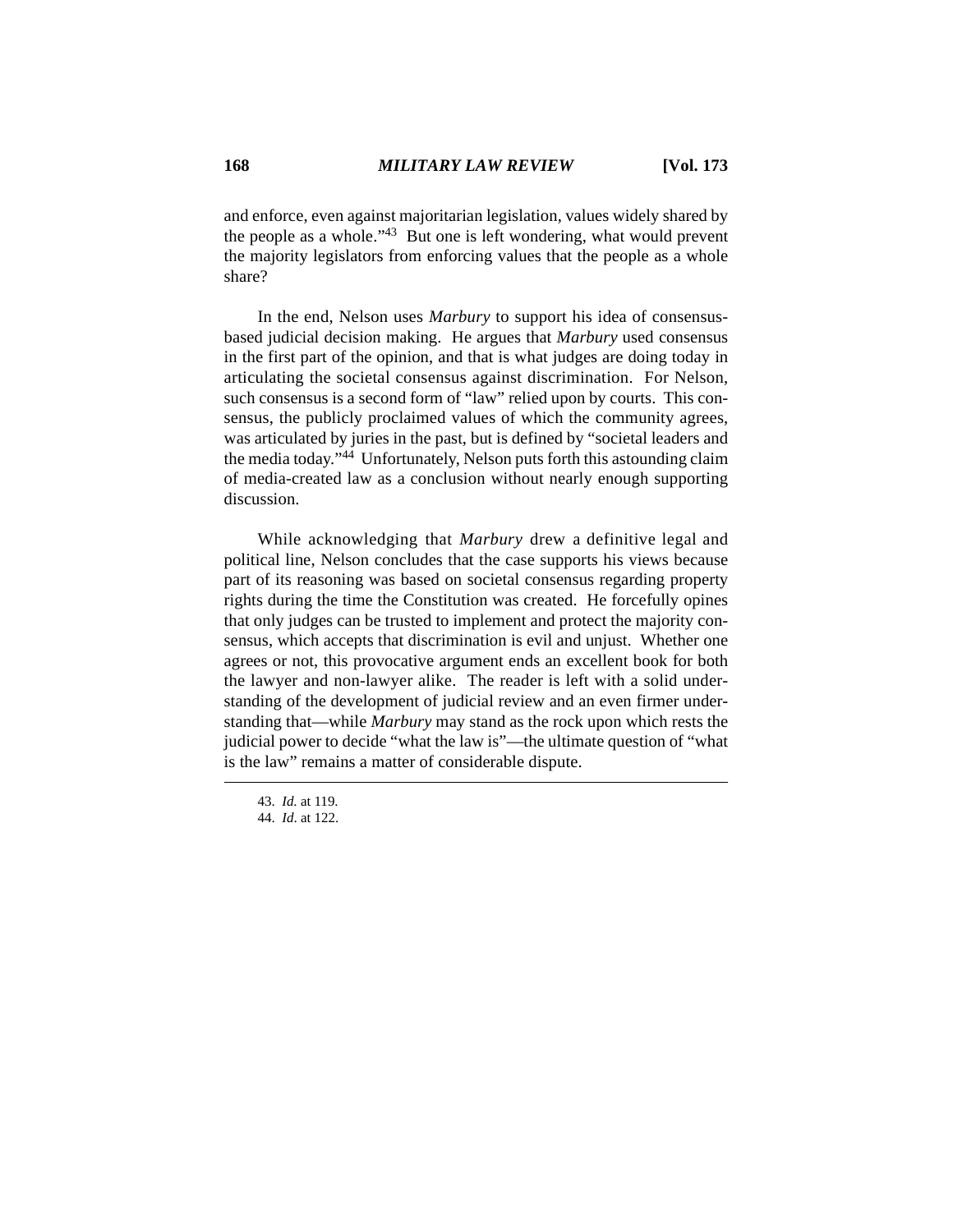By Order of the Secretary of the Army:

ERIC K. SHINSEKI General, United States Army Chief of Staff

Official:

Joel B. Huden

JOEL B. HUDSON Administrative Assistant to the Secretary of the Army 0223517

U.S. GOVERNMENT PRINTING OFFICE: 1994-300-757:00001